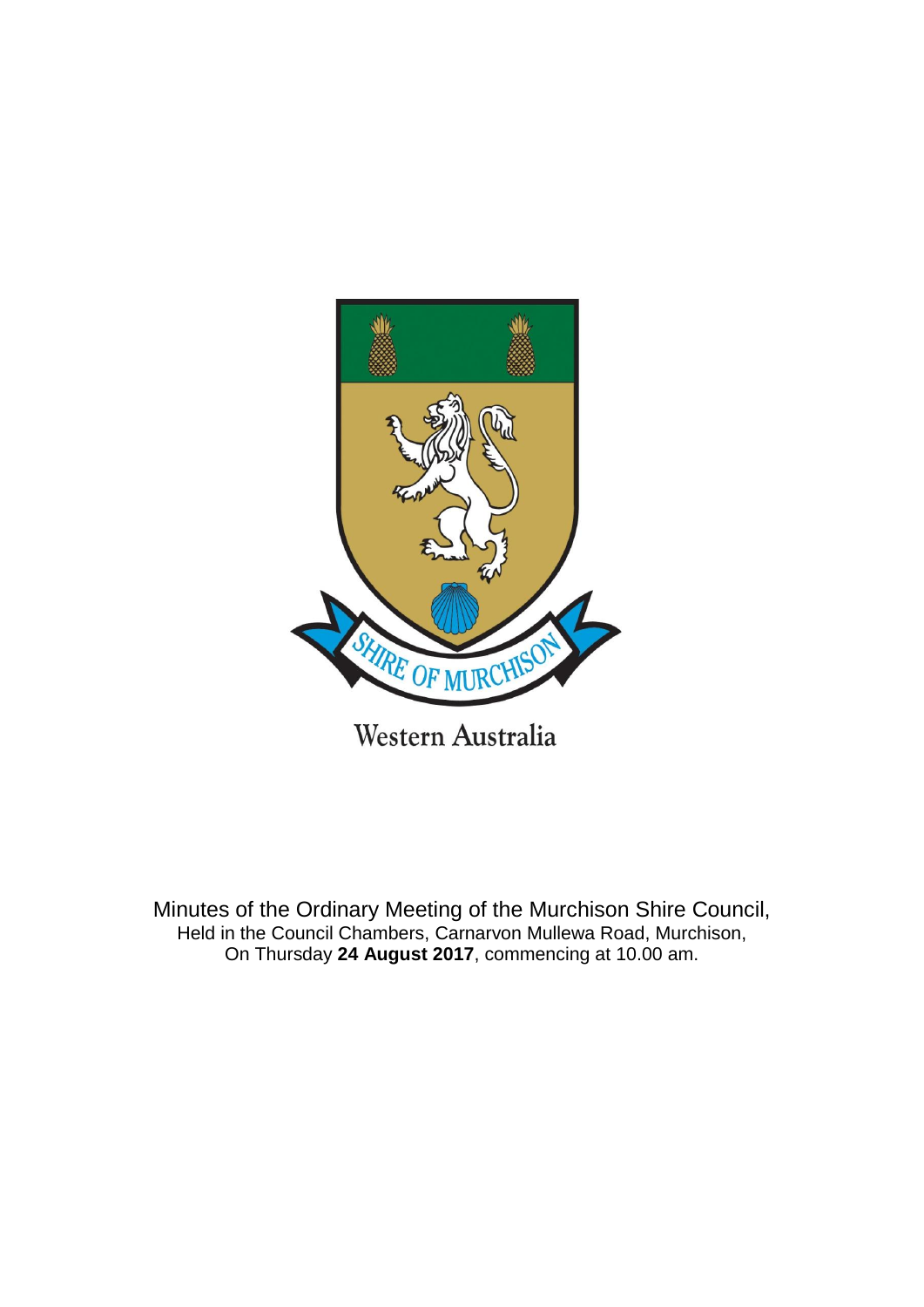| 1.              | DECLARATION OF OPENING/ANNOUNCEMENT OF VISITORS 3                                                   |    |
|-----------------|-----------------------------------------------------------------------------------------------------|----|
| 2.              | RECORD OF ATTENDANCE/APOLOGIES/LEAVE OF ABSENCE 3                                                   |    |
| 3.              | RESPONSE TO PREVIOUS PUBLIC QUESTIONS TAKEN ON NOTICE 3                                             |    |
| 4.              |                                                                                                     |    |
|                 | 4.1                                                                                                 |    |
| 5.              |                                                                                                     |    |
| 6.              |                                                                                                     |    |
| 7.              | NOTICE OF ITEMS TO BE DISCUSSED BEHIND CLOSED DOORS3                                                |    |
| 8.              |                                                                                                     |    |
|                 | 8.1                                                                                                 |    |
| 9.              | ANNOUNCEMENTS BY PRESIDING PERSON WITHOUT DISCUSSION4                                               |    |
| 10.             | PETITIONS/DEPUTATIONS/PRESENTATIONS/SUBMISSIONS 4                                                   |    |
| 11.             |                                                                                                     |    |
| 12.             |                                                                                                     |    |
| 13.             |                                                                                                     |    |
|                 | 13.1                                                                                                |    |
|                 | 13.2                                                                                                |    |
| 14 <sub>1</sub> |                                                                                                     |    |
|                 | 14.1<br>14.2                                                                                        |    |
| 15.             |                                                                                                     |    |
|                 |                                                                                                     |    |
| 16.             | Accounts Paid during the period since the last list was adopted/endorsed by Council<br>16.1         | 11 |
|                 | 16.2                                                                                                |    |
| 17.             |                                                                                                     |    |
|                 | Delay of Call For Tender - Conversion of Beringarra Cue Road Sealed section to Gravel<br>17.1<br>17 |    |
| 18.             |                                                                                                     |    |
|                 | 18.1                                                                                                |    |
| 19.             |                                                                                                     |    |
| 20.             |                                                                                                     |    |
| 22.             |                                                                                                     |    |
|                 | Assessment of Tender 1.2017/18 Supply of Site Supervision Services for Road Flood<br>22.1           |    |
|                 | Assessment of Tender 2.2017/18 Supply of Plant & Operators for Road Flood Damage<br>22.2            |    |
|                 |                                                                                                     |    |
| 21.             |                                                                                                     |    |
| 23.             |                                                                                                     |    |
|                 |                                                                                                     |    |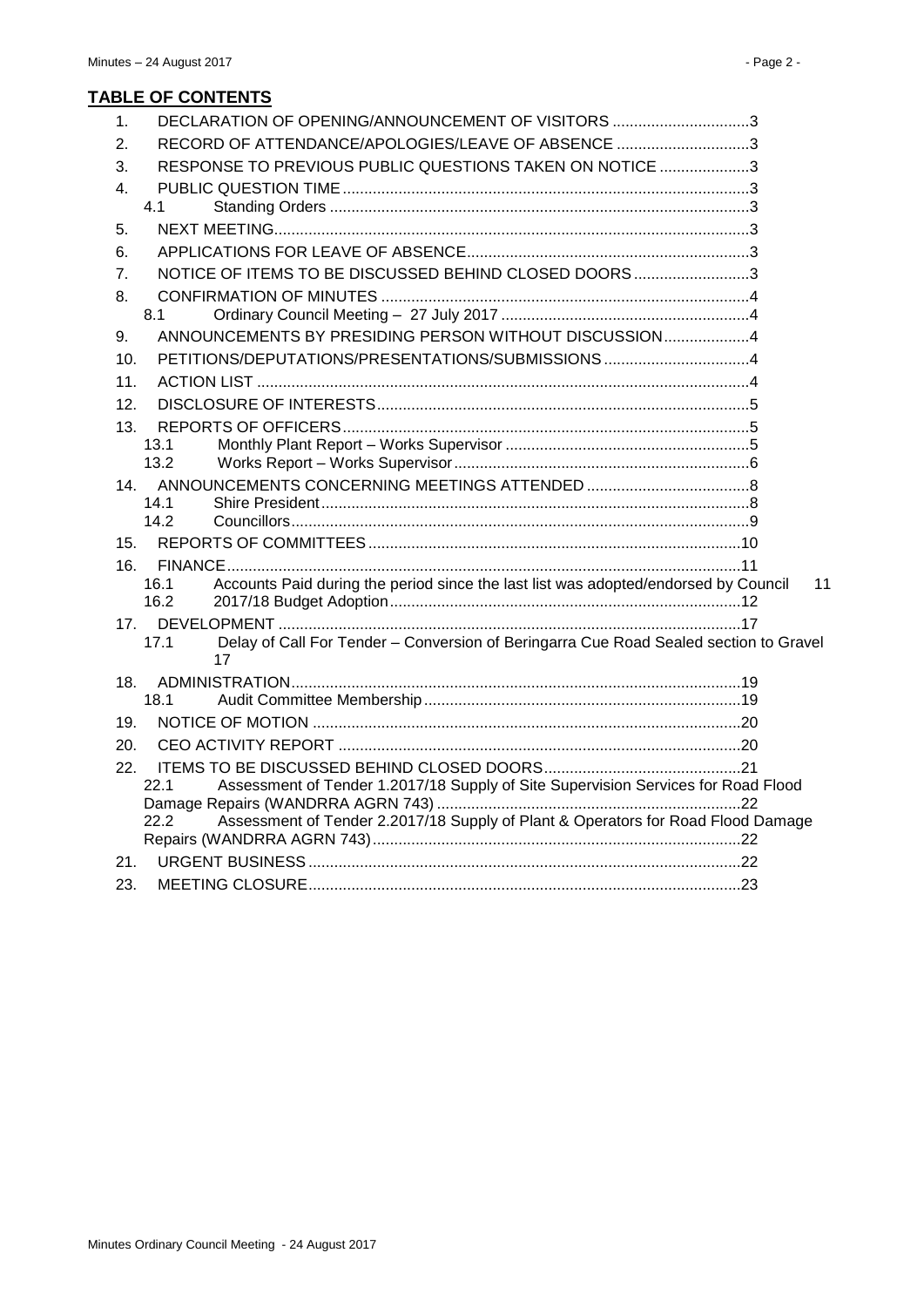# <span id="page-2-0"></span>**1. DECLARATION OF OPENING/ANNOUNCEMENT OF VISITORS**

The President declared the meeting open at 10:01 am

# <span id="page-2-1"></span>**2. RECORD OF ATTENDANCE/APOLOGIES/LEAVE OF ABSENCE**

President R Foulkes-Taylor Deputy President M Williams Cr E Foulkes-Taylor Cr Q Fowler Cr A Whitmarsh

Peter Dittrich – CEO

*The meeting adjourned at 10:02 am to allow the Tender Assessment Panel to continue.*

*The meeting resumed at 11:06 am.*

# <span id="page-2-2"></span>**3. RESPONSE TO PREVIOUS PUBLIC QUESTIONS TAKEN ON NOTICE** Nil.

# <span id="page-2-3"></span>**4. PUBLIC QUESTION TIME**

Nil

# <span id="page-2-4"></span>**4.1 Standing Orders**

| <b>Council Decision:</b><br><b>Moved: Councillor M Williams</b>      |          | Seconded: Councillor E Foulkes-Taylor |  |  |  |
|----------------------------------------------------------------------|----------|---------------------------------------|--|--|--|
| That the following Local Law-Standing Orders 2001 be stood down:     |          |                                       |  |  |  |
| 8.2 Limitation on the number of speeches<br>8.3 Duration of speeches |          |                                       |  |  |  |
| <b>Carried</b>                                                       | For: $5$ | Against: 0                            |  |  |  |

# <span id="page-2-5"></span>**5. NEXT MEETING**

28<sup>th</sup> September 2017

# <span id="page-2-6"></span>**6. APPLICATIONS FOR LEAVE OF ABSENCE**

Cr Q Fowler applied for leave for the 28<sup>th</sup> September 2017

| <b>Carried</b>                                                            | For: $5$ | Against: 0                      |  |  |  |
|---------------------------------------------------------------------------|----------|---------------------------------|--|--|--|
| That Cr Q fowler be granted leave for the 28 <sup>th</sup> September 2017 |          |                                 |  |  |  |
| <b>Council Decision:</b><br><b>Moved: Councillor A Whitmarsh</b>          |          | Seconded: Councillor M Williams |  |  |  |

# <span id="page-2-7"></span>**7. NOTICE OF ITEMS TO BE DISCUSSED BEHIND CLOSED DOORS**

1. Assessment of Tender 1.2017/18 Supply of Site Supervision Services for Road Flood Damage Repairs (WANDRRA AGRN 743)

2. Assessment of Tender 2.2017-18 Supply of Plant & Operators for Road Flood Damage Repairs (WANDRRA AGRN 743)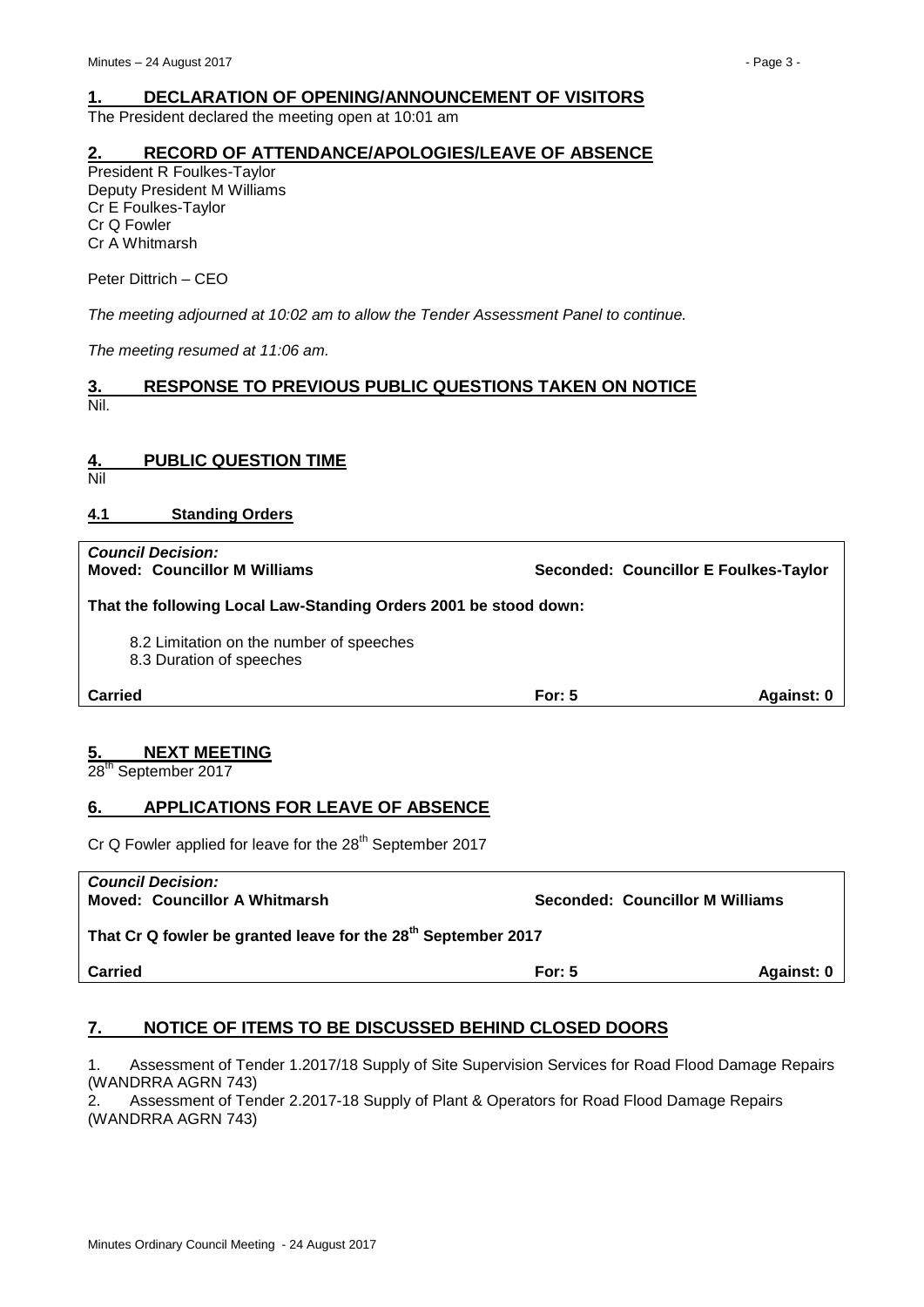# <span id="page-3-0"></span>**8. CONFIRMATION OF MINUTES**

# <span id="page-3-1"></span>**8.1 Ordinary Council Meeting – 27 July 2017**

#### **Background:**

Minutes of the Ordinary Meeting of Council have previously been circulated to all Councillors.

#### **Recommendation:**

That the minutes of the Ordinary Council meeting held on 27 July 2017 be confirmed as an accurate record of proceedings

# **Voting Requirements:**

Simple majority

# *Council Decision:*

# **Moved: Councillor E Foulkes-Taylor Seconded: Councillor M Williams**

That the Minutes of the Ordinary Council meeting of 27 July 2017 be confirmed as an accurate record of proceedings.

**Carried For: 5 Against: 0**

#### <span id="page-3-2"></span>**9. ANNOUNCEMENTS BY PRESIDING PERSON WITHOUT DISCUSSION** Nil

# <span id="page-3-3"></span>**10. PETITIONS/DEPUTATIONS/PRESENTATIONS/SUBMISSIONS**

Nil

# <span id="page-3-4"></span>**11. ACTION LIST**

| <b>No</b>      | <b>Item</b>                                | <b>Action</b>                                                                                                                                                                                                                                                                                                                                                                                                                                                                                                                                                                                                                                                                                                                                                                                 | <b>Status</b>                                                                                                                                                                                                                                                                                                                                                          |
|----------------|--------------------------------------------|-----------------------------------------------------------------------------------------------------------------------------------------------------------------------------------------------------------------------------------------------------------------------------------------------------------------------------------------------------------------------------------------------------------------------------------------------------------------------------------------------------------------------------------------------------------------------------------------------------------------------------------------------------------------------------------------------------------------------------------------------------------------------------------------------|------------------------------------------------------------------------------------------------------------------------------------------------------------------------------------------------------------------------------------------------------------------------------------------------------------------------------------------------------------------------|
| 1              | <b>Community Project</b><br>Officer        | Still sitting on the table.<br>Meeting held 11 <sup>th</sup> March 2016 and<br>recommendations presented to Council at the<br>April OCM - the item was left to lay on the table<br>while Council explored other options.                                                                                                                                                                                                                                                                                                                                                                                                                                                                                                                                                                      | The position and<br>requirement of a<br><b>Community Project Officer</b><br>is to be reviewed at the<br>November Council Meeting.                                                                                                                                                                                                                                      |
| $\overline{2}$ | Cemetery and<br>Remembrance Walk<br>(walk) | Completion of the cemetery and names for the<br>remembrance walk. Community to be contacted to<br>suggest names for inclusion.<br>Community Advisory Group to advise Council on<br>these projects.<br>Invitation sent to CAG to meet on Friday 3 June. A<br>surveyor will be at the Murchison Settlement<br>shortly to survey the tip, so will plan to have the<br>Cemetery done as well.                                                                                                                                                                                                                                                                                                                                                                                                     | Following the discussions<br>at the Budget Workshop<br>further work on this project<br>is to be undertaken in<br>2018/19.                                                                                                                                                                                                                                              |
| 4              | Review of Road<br><b>Network</b>           | Council to conduct a whole of shire road review.<br>Establish roads to be closed/position of roads etc.<br>and work with Landgate and surrounding shires.<br>Full road pick-up has been undertaken by<br>Greenfields and has been finalised – this was<br>mainly to establish correct infrastructure values<br>but will form a good basis from which to start. As<br>an adjunct to this, the CEO was hoping to do a<br>review of the Internal Hierarchy for this meeting,<br>but it has turned out to be more complicated than<br>first thought. The status (ie a road defined by<br>description; a dedicated road; a gazetted road; a<br>closed road) of roads no longer maintained needs<br>to be identified before the Shire can progress with<br>this. Undesignated unsurveyed roads were | Reviewed Road Hierarchy<br>October 2016 as a starting<br>point.<br>We need to follow the<br>following process to close<br>roads:<br>1. Advertise the proposed<br>closure/s<br>in<br>local<br>newspaper;<br>2. Allow<br>35<br>days<br>for<br>submissions;<br>3. Resolve at a meeting<br>following the advertising<br>period to close the roads,<br>after<br>considering |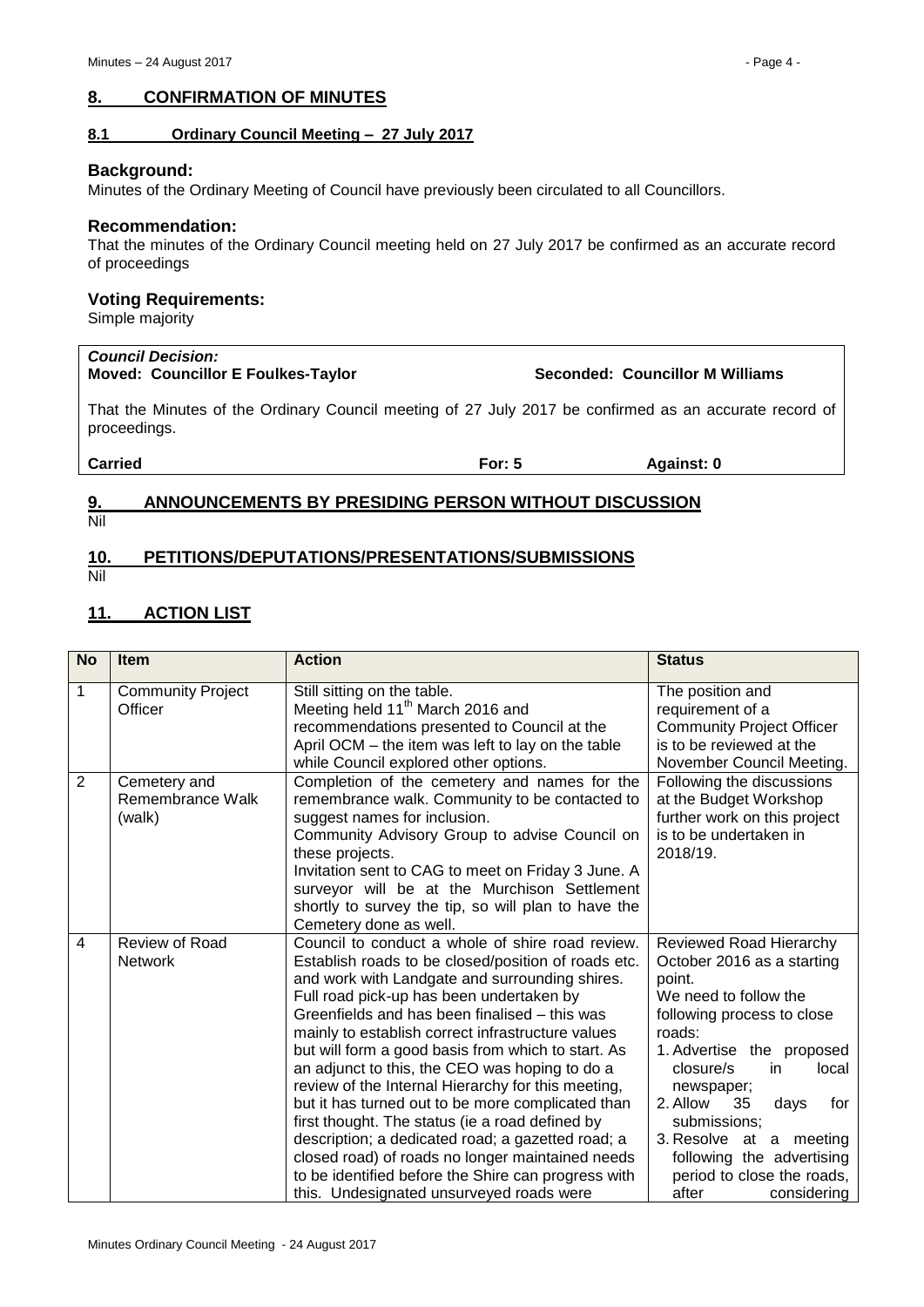| bought up as a discussion point at the May zone<br>objections, if any;<br>meeting. Paul Rosair did a presentation to the<br>4. Submit a formal request<br>March OCM, which was discussed at the April<br>to the Minister for Lands;<br>OCM.<br>5. If the Minister approves<br>the request, the road<br>unallocated<br>becomes<br>Crown Land.<br>No further action has been<br>taken on this. |
|----------------------------------------------------------------------------------------------------------------------------------------------------------------------------------------------------------------------------------------------------------------------------------------------------------------------------------------------------------------------------------------------|

#### **Recommendation:**

That the Action List be accepted.

*Discussion:*

*The CEO requested further direction from Council in relation to the review of the Road Hierarchy. Cr Williams suggested that Council review the classification of roads weighing the cost of maintaining the road against the usage of the road. The CEO is to bring to Council an explanation of the Road Hierarchy and the required levels of maintenance.*

#### **Voting Requirements:**

Simple majority

| <b>Council Decision:</b><br><b>Moved: Councillor A Whitmarsh</b> |          | Seconded: Councillor E Foulkes-Taylor |
|------------------------------------------------------------------|----------|---------------------------------------|
| That the Action List be accepted.                                |          |                                       |
| <b>Carried</b>                                                   | For: $5$ | Against: 0                            |
|                                                                  |          |                                       |

# <span id="page-4-0"></span>**12. DISCLOSURE OF INTERESTS**

Nil

# <span id="page-4-1"></span>**13. REPORTS OF OFFICERS**

# <span id="page-4-2"></span>**13.1 Monthly Plant Report – Works Supervisor**

| <b>July 2017</b>                    |      |                |            | <b>Hours</b>                        | <b>YTD</b> |              |                        |              |             |
|-------------------------------------|------|----------------|------------|-------------------------------------|------------|--------------|------------------------|--------------|-------------|
| *<br><b>No Meter</b>                |      |                |            | <b>Start</b><br><b>Total</b><br>End |            |              | <b>Operating Costs</b> |              |             |
| <b>Plant Item</b>                   | Year | <b>Rego</b>    | 1 July '17 | Hrs/kms                             | Hrs/km     | <b>Month</b> | <b>YTD</b>             | <b>Plant</b> | <b>Fuel</b> |
| P.01 JD Grader                      | 2011 | MU1063         | 9242       | 9242                                | 9392       | 150          | 150                    | 5250.93      | 3182.40     |
| P.02 Cat Grader 12H                 | 2005 | <b>MU 141</b>  | 15732      | 15732                               | 15890      | 158          | 158                    | 1391.35      | 2314.80     |
| P15003 JD 6WD Grader                | 2012 | MU121          | 1829       | 1829                                | 1942       | 113          | 113                    |              |             |
| P.04 New/H Ford Tractor             | 2006 | <b>MU380</b>   | 2167       | 2167                                | 2204       | 37           | 37                     | 486.16       | 104.40      |
| P.05 Dolly 1-Red                    | 2001 | MU 2003        | 10338      | 10338                               | 10808      | 470          | 10597                  | 2505.93      | n/a         |
| P.07 Nissan UD                      | 2009 | 000 MU         | 217729     | 217729                              | 218058     | 329          | 329                    | 1051.56      | 0.00        |
| P.08 Dolly 2-Black                  | 2000 | MU 2009        | 17885      | 17885                               | 18561      | 676          | 676                    | 1077.72      | n/a         |
| P.09 Iveco P/Mover                  | 2003 | MU1065         | 333380     | 333380                              | 334656     | 1276         | 1276                   | 701.73       | 792.00      |
| P.10 Iveco W/Truck (hrs)            | 2004 | <b>MU00</b>    | 11403      | 11403                               | 11580      | 177          | 177                    | 5597.74      | 1383.60     |
| P.11 Komatsu Dozer                  | 1997 |                | 2300       | 2300                                | 2393       | 93           | 93                     | 3585.45      | 1378.80     |
| P.13 Tri-Axle L/L Float             | 2008 | MU 663         | 28490      | 28490                               | 28490      | $\Omega$     | $\Omega$               | 2281.72      | n/a         |
| P.14 No. 2 Float                    | 2001 | <b>MU 2004</b> | 10505      | 10505                               | 10505      | $\mathbf{0}$ | $\mathbf{0}$           | 609.52       | n/a         |
| P.17 Side Tipper                    | 2001 | MU 662         | 25124      | 25124                               | 26176      | 1052         | 1052                   | 2062.12      | n/a         |
| P.18 Side Tipper                    | 2001 | MU2010         | 10314      | 10314                               | 11827      | 1513         | 6998                   | 2079.87      | n/a         |
| P.24 30K W/Tanker<br><b>Trailer</b> | 2005 | MU 2024        | 7658       | 7658                                | 9136       | 1478         | 10614                  | 2207.49      | n/a         |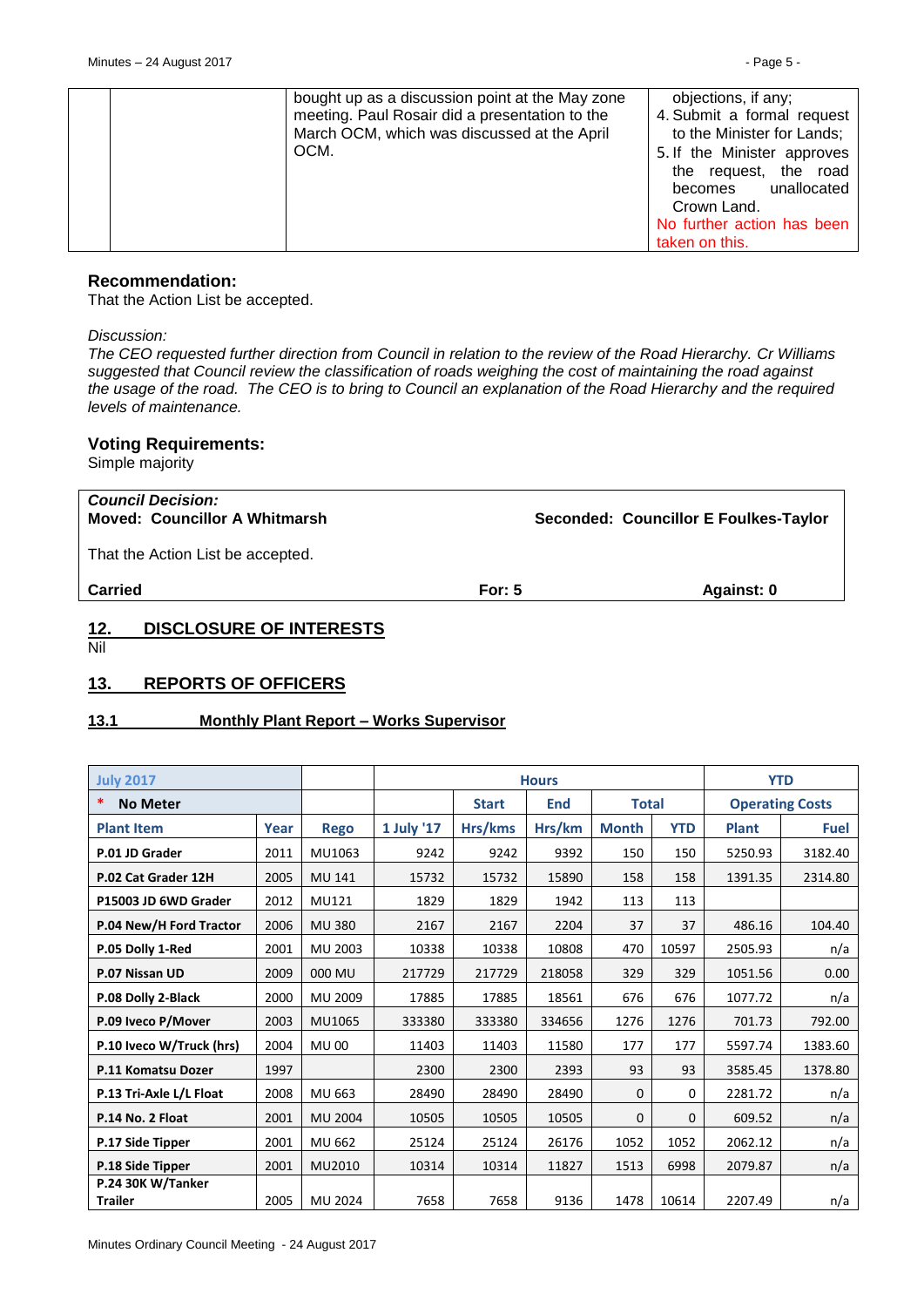| P.27 Volvo Loader             | 2006 | <b>MU 65</b>    | 8787         | 8787         | 8846         | 59             | 6021           | 2193.91 | 974.40  |
|-------------------------------|------|-----------------|--------------|--------------|--------------|----------------|----------------|---------|---------|
| P.28 Isuzu Dmax               | 2009 | <b>MU 300</b>   | 225000       | 225000       | 225772       | 772            | 772            | 891.52  | 110.40  |
| <b>P.32 Construction Gen</b>  |      |                 | 25281        | 25281        | 25283        | $\overline{2}$ | $\overline{2}$ | 0.00    | 0.00    |
| <b>P.33 Maintenance Gen</b>   |      |                 | 11798        | 11798        | 12280        | 482            | 482            | 365.26  | 720.00  |
| <b>P.34 Generator Perkins</b> |      | Mechanic        | 1744         | 1744         | 1744         | $\Omega$       | $\mathbf 0$    | 657.46  | 99.60   |
| P.35 Generator 1-110kva       | 2011 |                 | 26523        | 26523        | 26617        | 94             | 94             | 1210.03 | 7689.60 |
| P. 17035 New Generator        | 2016 |                 | 2446         | 2446         | 3037         | 591            | 591            |         |         |
| P.37 Forklift                 |      |                 | 12634        | 12634        | 12642        | 8              | 8              |         | 25.20   |
| P.40A Toyota Hilux            | 2014 | 01MU            | 104000       | 104000       | 105885       | 1885           | 1885           | 447.17  | 169.20  |
| P.41 Cat 938G Loader          | 2004 | MU 193          | 5850         | 5850         | 5936         | 86             | 86             | 1188.55 | 1270.80 |
| P.43 Bomag Roller             | 2012 | MU1027          | 3537         | 3537         | 3560         | 23             | 23             | 2911.92 | 290.40  |
| P.48 Dog Fuel Trailer *       | 1979 | MU 2026         | $\mathbf 0$  | $\mathbf{0}$ | $\mathbf{0}$ | $\mathbf 0$    | $\mathbf 0$    | 69.54   | n/a     |
| P.49 Dog Fuel Trailer *       | 1972 | <b>MU 2005</b>  | $\mathbf{0}$ | $\mathbf{0}$ | $\Omega$     | $\mathbf{0}$   | $\mathbf 0$    | 1037.46 | n/a     |
| P.54 Isuzu T/Top              | 2005 | MU 1002         | 181148       | 181148       | 181148       | $\Omega$       | $\Omega$       | 280.09  | 0.00    |
| P.55 Toyota Prado             | 2012 | MU1011          | 100507       | 100507       | 101230       | 723            | 723            | 366.00  | 442.46  |
| P.57 Great Wall               | 2012 | MU 167          | 63922        | 63922        | 65491        | 1569           | 1569           | 240.25  | 232.75  |
| P.59 45ft Flat Top *          | 1978 | MU2044          | $\mathbf{0}$ | $\mathbf{0}$ | $\mathbf{0}$ | $\mathbf 0$    | $\mathbf 0$    | 124.44  | n/a     |
| <b>P.60 Mercedes PTV</b>      | 2004 | MU 1009         | 103624       | 103624       | 103718       | 94             | 94             | 974.20  | 0.00    |
| P.61 Kenworth P/Mover         | 2004 | <b>MU 000</b>   | 104665       | 104665       | 105925       | 1260           | 1260           | 1852.40 | 2204.40 |
| P.64 Isuzu Construction       | 2013 | <b>MU 140</b>   | 136312       | 136312       | 138041       | 1729           | 1729           | 1474.96 | 542.40  |
| P.65 Generator 9KVA *         | 2013 | H/ Maint        | 6391         | 6391         | 7751         | 1360           | 1360           | 387.08  | 729.60  |
| P.67 Roadwest S/Tipper        | 2013 | MU2042          | 83079        | 83079        | 84236        | 1157           | 1157           | 2159.04 | n/a     |
| P.68 Bomag Padfoot            | 2013 | MU1071          | 2055         | 2055         | 2095         | 40             | 40             | 1702.23 | 302.40  |
| P.72 Isuzu Fire Truck         | 2013 | MU1068          | 2149         | 2149         | 2152         | 3              | 3              | 1478.83 | 0.00    |
| P.73 Toyota Fast Attack       | 2014 | MU1069          | 8900         | 8900         | 8900         | $\mathbf{0}$   | $\mathbf 0$    | 944.39  | 0.00    |
| Caravans                      |      |                 |              | n/a          |              | n/a            | n/a            |         | n/a     |
| P11076 JD Ride on mower       |      |                 | 937          | 937          | 939          | $\overline{2}$ | $\overline{2}$ | 3211.86 | 2974.80 |
| P15006 Isuzu Maint            | 2015 | MU1018          | 48269        | 48269        | 52672        | 4403           | 4403           | 1430.01 | 1868.40 |
| P16063 Toyota Prado           | 2016 | MU <sub>0</sub> | 29327        | 29327        | 32965        | 3638           | 3638           | 1168.37 | 508.61  |
| P16075 Kuboto Mower           | 2016 |                 | 175          | 175          | 180          | 5              | 5              | 0.00    | 0.00    |

# <span id="page-5-0"></span>**13.2 Works Report – Works Supervisor**

#### **Construction Crew**

Crew are progressing well with the 4.1km RRG works program on the Carnarvon-Mullewa road 20km north of the Settlement.

The first 1km of this existing road has been reformed (gravel and material that had been cut off over years of maintenance grading pulled back onto the road) and then gravel sheeted to 8m wide x 200mm thick. One new bund and a floodway will also be added within this section.

A 3km realignment was put in place from the northern end of the existing road as the old road ran through a flood prone section. This new section was also formed up and calcrete was carted into low spots and gravel sheeted to 8m wide x 200mm thick with 3 new floodway's added.

With the completion of the RRG works above, crew will then move plant and camping equipment up to the next work program reforming and gravel sheeting a 4.2km section (SLK 88.630 – SLK 92.900) on the Carnarvon-Mullewa road approx. 5.2km north of Curbur homestead. (camp will be based at Curbur Station) While crew are in the area there are approx. 6 small 50m bulldust sections from Curbur homestead to the start of the worksite that will require gravel sheeting.

#### **Maintenance Crew**

Since my last report the following roads have been graded: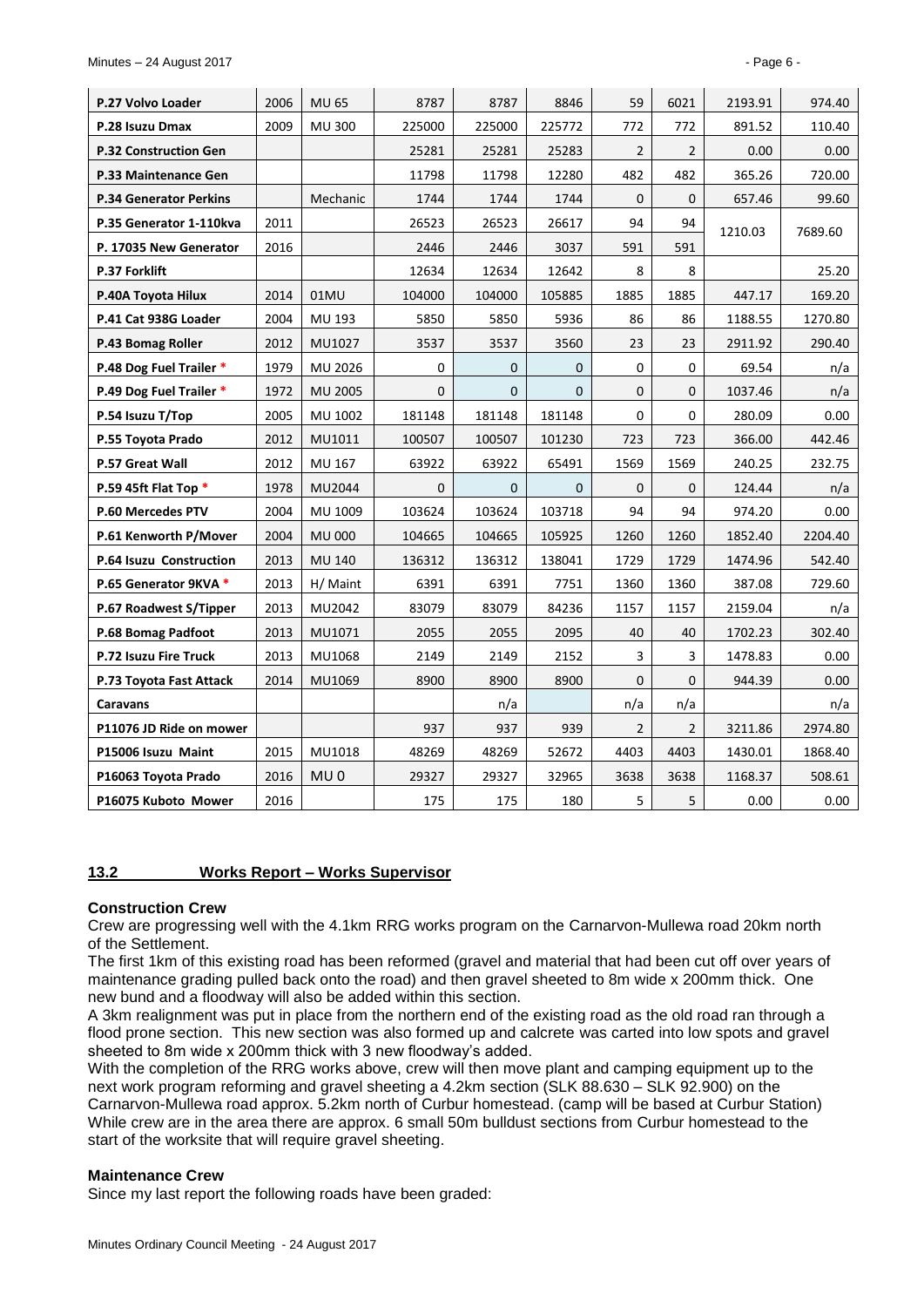- *•* Remainder of Boolardy-Kalli road
- *•* Kalli-Cue East road
- *•* Beringarra-Pindar road from MRO turn off north to Beringarra/Byro intersection. (My apologies - In the Roads Graded report last month I advised that Beringarra-Pindar road was graded to 10km north of Boolardy when it was actually to MRO turn off)
- *•* Nookawarra-Mileura road

Crew then moved their camp from Nookawarra to Beringarra homestead and will grade all roads in this area:

- *•* Beringarra-Mt Gould road
- *•* Beringarra-Cue road
- *•* Beringarra-Byro road to Milly-Milly homestead

From here crew will move camp to Erong/Beringarra-Byro road intersection and grade:

- *•* Beringarra-Byro (Milly Milly homestead to Open Country Mill )
- *•* Erong Road
- *•* Yunda Road
- *•* Innouendy road

Camp will then be moved to Byro homestead to grade:

- *•* Remainder of Beringarra-Byro road from Open Country Mill to intersection Carnarvon-Mullewa road.
- *•* Carnarvon-Mullewa road from Byro homestead road to the shire northern boundary.
- *•* Byro homestead access road
- *•* Carnarvon-Mullewa road from Byro homestead south for approx. 16km

From here they will move camp to the intersection on Woodleigh-Byro road.

# **Carnarvon-Mullewa Road – Bituminise 9km South of Ballinyoo Bridge**

B & J Catalano have commence works on the 9km section from the Bridge south on the Carnarvon-Mullewa road. The works program involves reforming the sub grade by carting in material and gravel sheeting and sealing to 4m wide with 14mm aggregate. Due to the short supply of gravel in the 13km pit, (approx. 4,000- 5,000m3) a crusher has been brought in to make gravel from the 6km pit.

# **Grids**

8 old unwanted narrow 12ft grids have been removed from the New-Forrest-Yallalong and Coolcalalaya West roads.

- *•* 3 on New Forrest from New Forrest homestead south.
- *•* 2 on Yallalong from eastern boundary to Yallalong homestead.
- *•* 1 at Yallalong homestead
- *•* 2 East of Yallalong on the Coolcalalaya West road.

A narrow 12ft grid approx. 25km west of Yallalong on the Coolcalalaya West road has been removed as it was half way through a corner and in need of repairs. The shire will replace this grid with a new 24ft grid approx. 300m south of the existing position.

The insert on the 1<sup>st</sup> grid north of settlement on the Carnarvon-Mullewa road was pulled out and cleaned, reinserted and bolted back down. This grid is in the grid replacement works program for 2017/2018.

| Name               | Length of Road | SLK's Graded | Comments                         |
|--------------------|----------------|--------------|----------------------------------|
|                    |                | this month   |                                  |
| Beringarra-Pindar  | 319.80km       | 96km         | MRO turn off to the intersection |
|                    |                |              | of Beringarra-Byro road          |
| Boolardy/Kalli     | 57.30km        | 27km         |                                  |
| Mileura-Nookawarra | 49.08km        | 49km         |                                  |
| Kalli Cue East     | 21.87km        | 21km         |                                  |

#### ROADS GRADED JULY – AUGUST 2017

Total this month graded 193km (crew had a good run this month).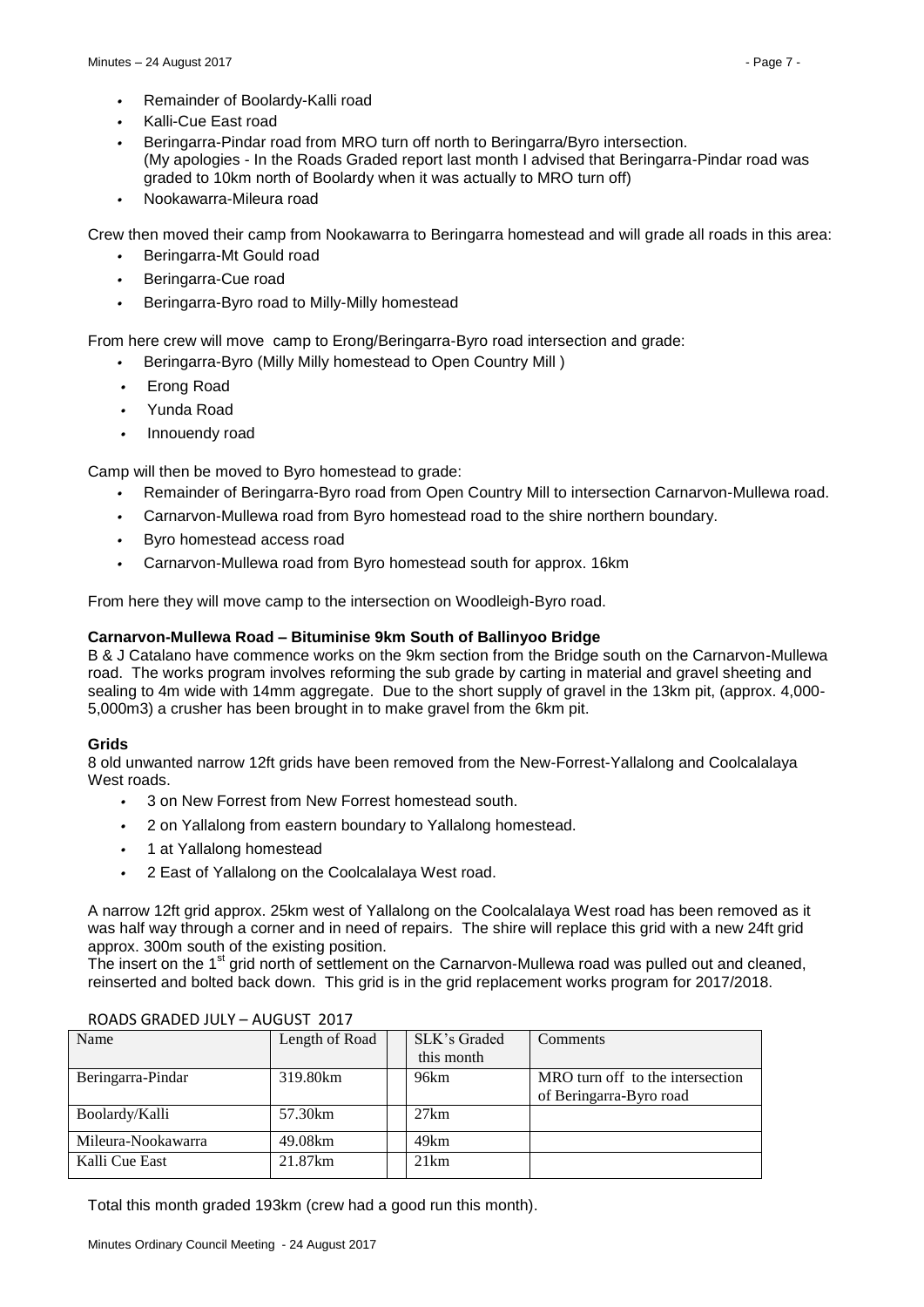That the Work's Supervisor's report be accepted.

#### *Discussion:*

*President R Foulkes-Taylor has discussed the relocation of the grid south of the settlement with the affected station owner. The grid will be moved to the boundary of the settlement.*

#### **Voting Requirements:**

Simple majority

| <b>Council Decision:</b><br><b>Moved: Councillor M Williams</b> | Seconded: Councillor Q Fowler |
|-----------------------------------------------------------------|-------------------------------|
|                                                                 |                               |

That the Work's Supervisor's report be accepted.

**Carried For: 5 Against: 0**

# <span id="page-7-0"></span>**14. ANNOUNCEMENTS CONCERNING MEETINGS ATTENDED**

#### <span id="page-7-1"></span>**14.1 Shire President**

President R Foulkes-Taylor submitted the following written report:

WA Local Govt Convention 2017

As a councillor for the Shire of Murchison I recently had the opportunity to attend the WALGA Convention, held in Perth over four days between August the 1st and 4th.

The convention had many components which included:

- The WALGA Annual General meeting
- Guest speakers on many different topics, but all with some relevance to Local Government
- Plenty of time to meet and talk with other councillors from all around the state.

• A trade exhibition where heaps of different suppliers to the local Govt sector come together under one roof to display their products and/or services.

• Information sessions from presenters with specialist knowledge in subjects such as auditing, emergency management, street lighting, waste management, urban planning and politics to name a few. Premier Mark McGowan spoke for about ten minutes or so and I felt he seemed well informed on current Local Govt concerns/issues and he said he was looking forward to a mutually respectful relationship between the two levels of Government.

I felt Opposition Leader Mike Nahan's speech which followed, was sort of the first small step in trying to rebuild what I think was a fairly toxic working relationship between Local Govt and the last State Govt (especially towards the end of their term).

The Local Govt Minister, David Templeman, followed these two and his general energy, knowledge, and, what I sensed as almost keenness to be in the room talking to us Local Govt crowd, was a bit refreshing after some presentations from ministers in past years who looked like they didn't really want to be there. Overall I thought the interactions between politicians and the rest of the Local Govt members were pretty positive --- there were no big promises of funding or anything made, it just seemed a bit more constructive than it has been at times – I hope it lasts.

Catching up with Councillors, Mayors and Local Govt staff from all around the state is always a highlight for me, and this year was no exception. Our conversations ranged from simply meeting someone, detailed discussions around local govt stuff, right through to some polite laughter when I have made yet another lame attempt at a joke. To show the varied nature of the people I spoke with I thought I would give a list of some Councils whose members I talked with. In no particular order of importance: Ashburton, CGG, Magnet, Cue, Meekatharra, Shark Bay, Wanneroo, Cambridge, Morowa, Cockburn, Wickepin, Perenjori, East Pilbara, Yalgoo, Woodanilling, Wiluna, Wagin, Upper Gascoyne, Armadale, Subiaco, East Fremantle, Coolgardie, Ngaanyatjarraku, Mosman Park, Carnarvon and Lake Grace.

As has been the case for the past few years, the Perth Lord Mayor Lisa Scaffidi was a no show. From my perspective, it is pretty disappointing that the Local Govt member with arguably the highest public profile continues to be a polarising and negatively perceived leader of our capital city's council. I look forward to some positive stories about the leadership of our sort of figurehead council rather than just denials or explanations about past indiscretions, but I won't hold my breath.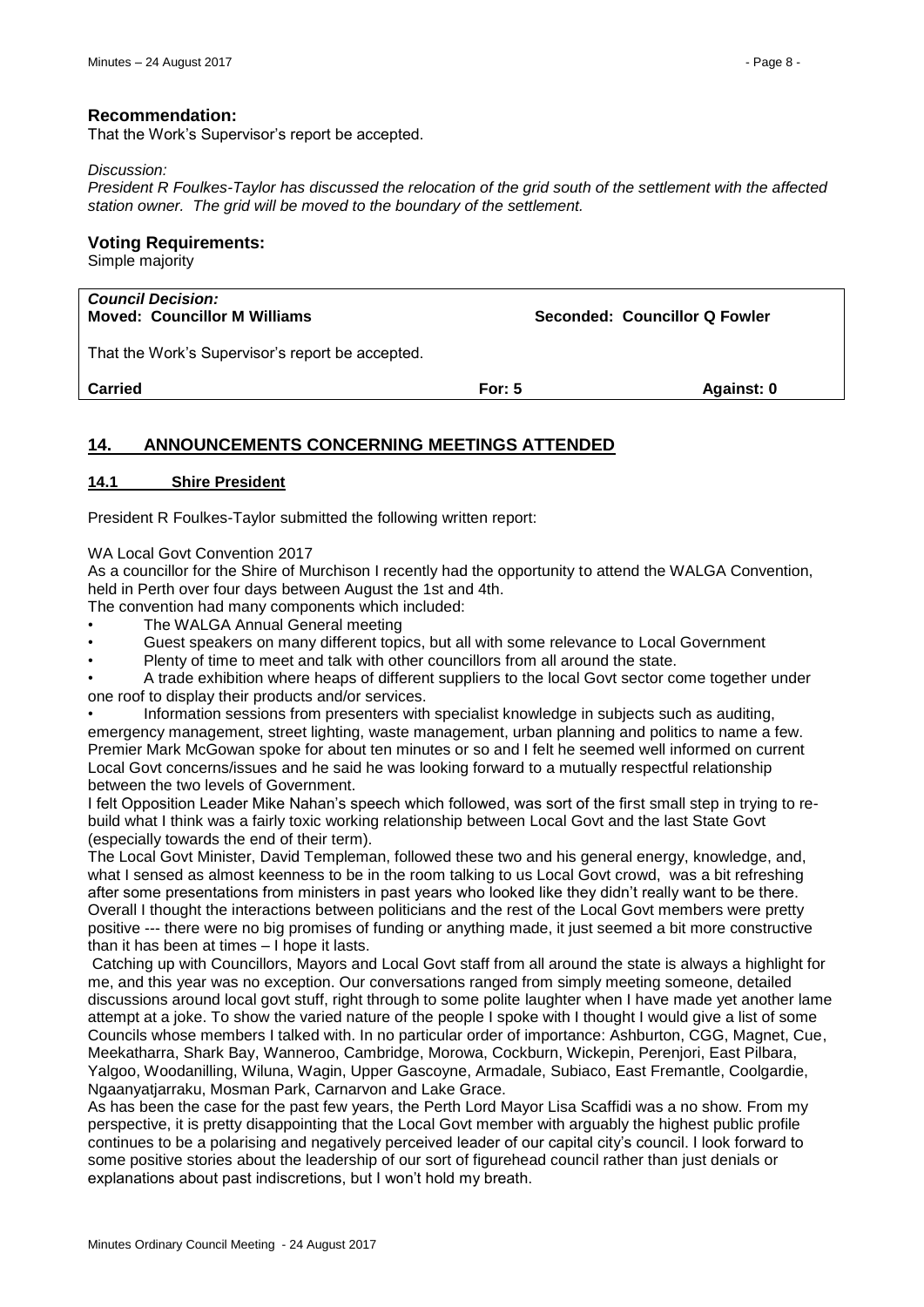If any local ratepayers have queries about other aspects of my trip to this WALGA event please feel free to call me.

Thank you to the Shire of Murchison in supporting me to attend this year's WALGA Convention. Rossco Foulkes-Taylor

#### <span id="page-8-0"></span>**14.2 Councillors**

Cr E Foulkes-Taylor Submitted the following writer report:

# **Cr. E. Foulkes-Taylor - WALGA Convention Report to Council**

During the week August  $1<sup>st</sup> - 4<sup>th</sup>$  the Shire of Murchison supported me to attend the Local Government Convention in Perth. First up was the AGM on the  $2^{nd}$ , which Rossco and I attended as delegates for the Shire.

The main Convention started the next day. The opening act by The Merindas, an Aboriginal singing duo, had us singing, clapping and dancing in the aisles.

Keynote speaker, Dr Ernesto Sirolli started by apologising for his arrogance as a young man. An arrogance he thinks is shared by most people in 1<sup>st</sup> world countries with regard to those in countries less fortunate. We love telling poor and under privileged people what they should be doing to 'fix' themselves.

'Small is Beautiful" by Ernest Schumaker is a book that changed his thinking/life.

One line stayed with him: "Above all, in development if people do not wished to be helped, leave them alone. This should be the first principle of aide."

A couple of his thoughts:

- Motivational Theory doesn't work in humans. It works in dogs and rats.
- Humanistic psychology. Basic principle- every man/woman at any given time in their lives has a wish to improve themselves, have a dream for themselves. Entrepreneurship is universal. As leaders in our community it is our job to support people find their best selves.

#### Session 2 **Innovation in Local Govt**

Jim Wyatt- Strategic Project Officer, Curtin Uni Spoke a lot about disruption – technology disrupting (changing) things as we know them.

His Motto: 'Disrupt yourself before somebody else does' – I thought, too late for us, the radio quiet restrictions on our shire already has!

One interesting idea that I took away was of a 'Community Self-Serve' facility on Council's web site- where the community registers events on council's webpage.

# **Alistair Scott-Farris- MD-C4D Intel**

"With budget squeezes further cost reductions must come from technology and innovation."

Using images and technology to generate data which saves time eg tree counts in suburbs, evaluating buildings, roads etc.

Drone technology will become increasingly useful.

I came away feeling very concerned that our shire will be severely disadvantaged by the restrictions placed on using current and future technology by the limitations around radio quiet imposed by CSIRO.

The next session I attended was about the importance of measuring outcomes from cultural activities. If Shires are spending money on cultural activities it's important to measure, through satisfaction surveys etc, whether the desired outcomes were achieved and what might be done better next time.

The annual dinner was well attended and enjoyable. It was very good to meet Peter's wife Tessa, although, with very loud music, it wasn't a great opportunity to talk properly unfortunately.

Thanks to the Shire of Murchison for the privilege of attending this year's Local Government Convention.

August 24<sup>th</sup> 2017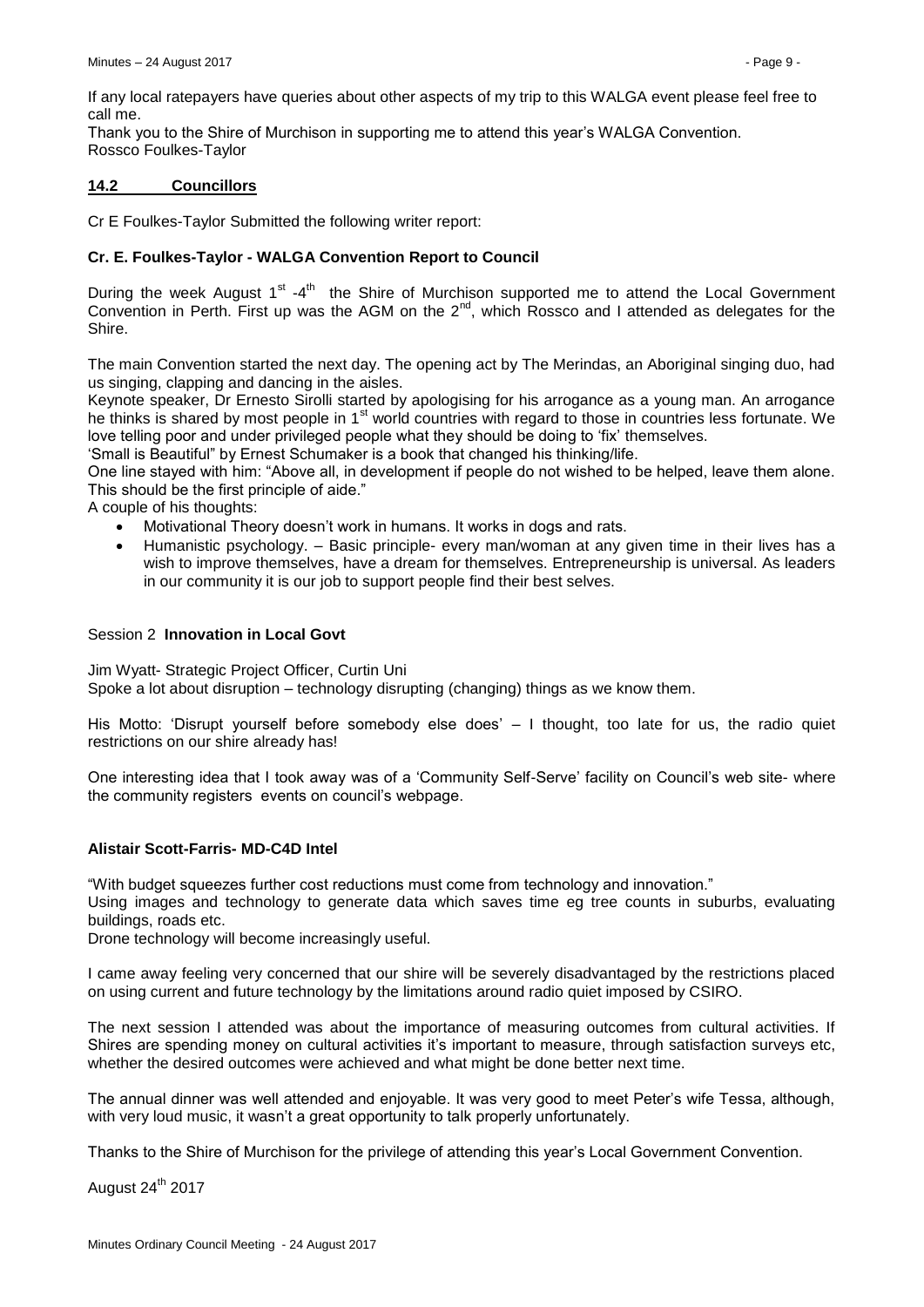Cr A Whitmarsh submitted the following written report:

SKA Stakeholders Meeting Notes

Actions from last meeting

- Still identifying projects to be completed and to see how it fits community.
- Interpretive centre in Geraldton, more than likely be at museum with space available.

Gavin Treasure supports Murchison settlement Interpretive centre once Geraldton centre established.

- Leverage funds for interpretive centre.
- Boolardy lease and other forms of tenure still being negotiated.

SKA Office – David Luchetti

Various treaties dealing with procurement, IP access, visa applications, etc. Hopefully sorted by Jan next year. IP sharing treaty restricted to science and education departments.

- 10 members in project with \$215m committed by Australia – 22% funding UK, 38% funding Aust, 40% SA.

- Ilua negotiations – had 4 meetings and hopefully 1 more to finalise, expected by end of year.

Will be no buy local policy.

WA Government - David Perez

- Pastoral lease tenure negotiations have been restarted
- Roads design completed??????? (Mainroads mentioned it too)
- MRO Update Kevin Ferguson
- Still issues with power system.
- ASCAP upgrade of ''Drums'' on dishes hopefully operating by June next year.
- MWA Randall Wayth
- Operating since 2013, nearly completed upgrade.
- Japan and China come on as partners.
- MWDC Gavin Treasure and Rob Jefferies
- MW R&D discussion paper presentation.

My feel Murchison may have been caught knapping a bit, mainly Geraldton centered. Murchison Shire may have to do a bit more behind the scenes work to catch up.

Cr Q Fowler – Nil

Cr M Williams - Nil

# <span id="page-9-0"></span>**15. REPORTS OF COMMITTEES**

Nil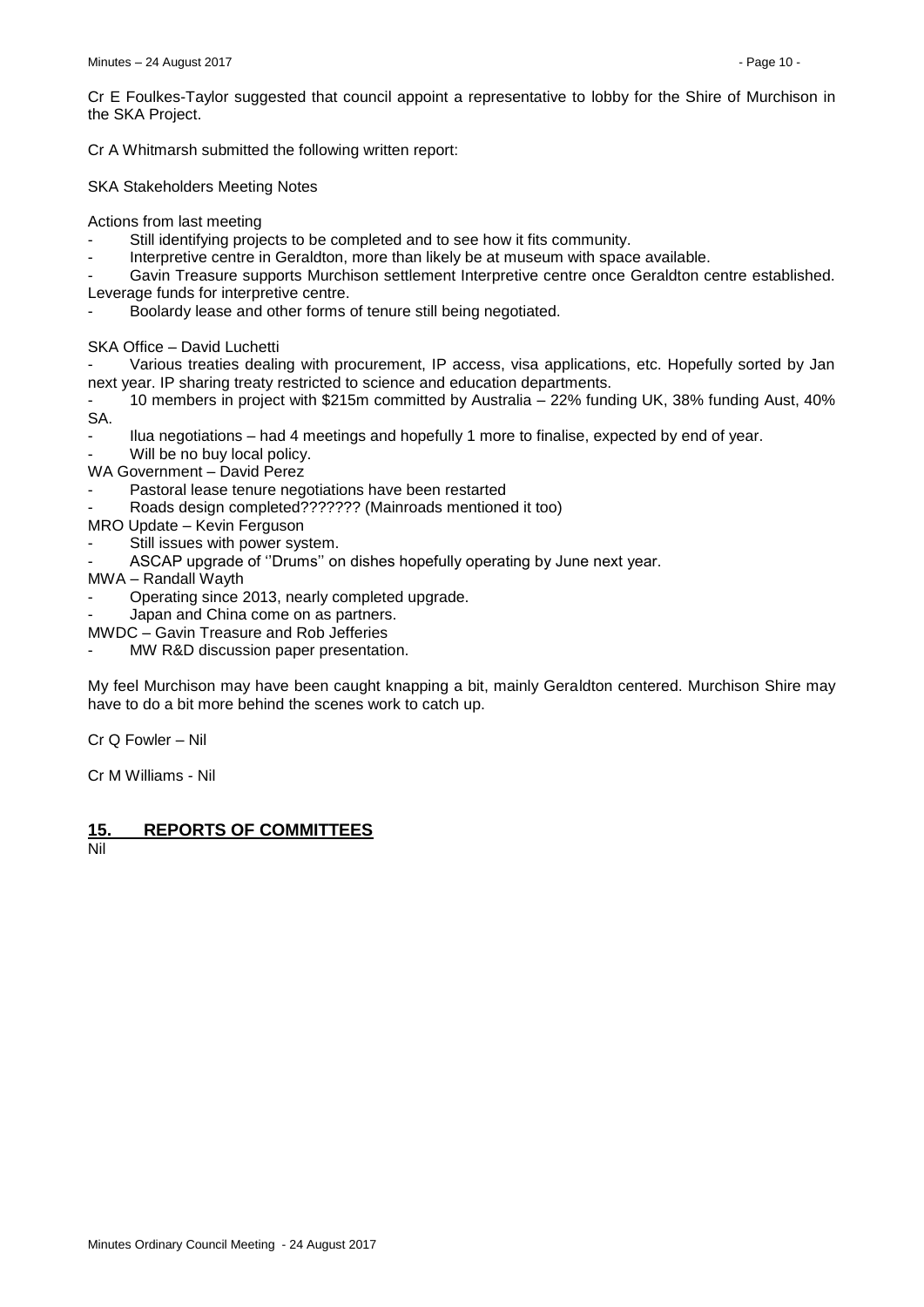# <span id="page-10-0"></span>**16. FINANCE**

# <span id="page-10-1"></span>**16.1 Accounts Paid during the period since the last list was adopted/endorsed by Council**

| File:              | 4.37.1                                   |
|--------------------|------------------------------------------|
| Author:            | Peter Dittrich – Chief Executive Officer |
| Interest Declared: | No interest to disclose                  |
| Date:              | 12 August 2017                           |
| Attachments:       | EFT & Cheque Details for July 2017       |

#### **Matter for Consideration:**

Endorsement of accounts paid during the month of July 2017.

#### **Background:**

If the local government has delegated to the CEO the exercise of its power to make payments from the municipal fund or the trust fund, then the CEO is to prepare a list of accounts paid by the CEO during the month to present to Council.

# **Comment:**

Payments made during the month of July 2017 are attached.

#### **Statutory Environment:**

Local Government (Financial Management) Regulations 1996 Regulation 13 states:

> (1) If the local government has delegated to the CEO the exercise of its power to make payments from the municipal fund or the trust fund, a list of accounts paid by the CEO is to be prepared each month showing for each account paid since the last such list was prepared —

- (a) the payee's name; and
- (b) the amount of the payment; and
- (c) the date of the payment; and
- (d) sufficient information to identify the transaction.
- (2) A list of accounts for approval to be paid is to be prepared each month showing
	- (a) for each account which requires council authorisation in that month
		- (i) the payee's name; and
		- (ii) the amount of the payment; and
		- (iii) sufficient information to identify the transaction; and
		- (b) the date of the meeting of the council to which the list is to be presented
- $(3)$  A list prepared under sub regulation  $(1)$  or  $(2)$  is to be

(a) presented to the council at the next ordinary meeting of the council after the list is prepared; and

(b) recorded in the minutes of that meeting.

# **Strategic Implications:**

None

# **Policy Implications:**

None

# **Budget/Financial Implications:**

Payment from the Municipal, Trust and Reserve Bank Accounts.

# **Sustainability Implications:**

- **Environmental:**
	- There are no known significant environmental considerations
- **Economic:**
	- There are no known significant economic considerations
	- **Social:** There are no known significant considerations

# **Consultation:**

Moore Stephens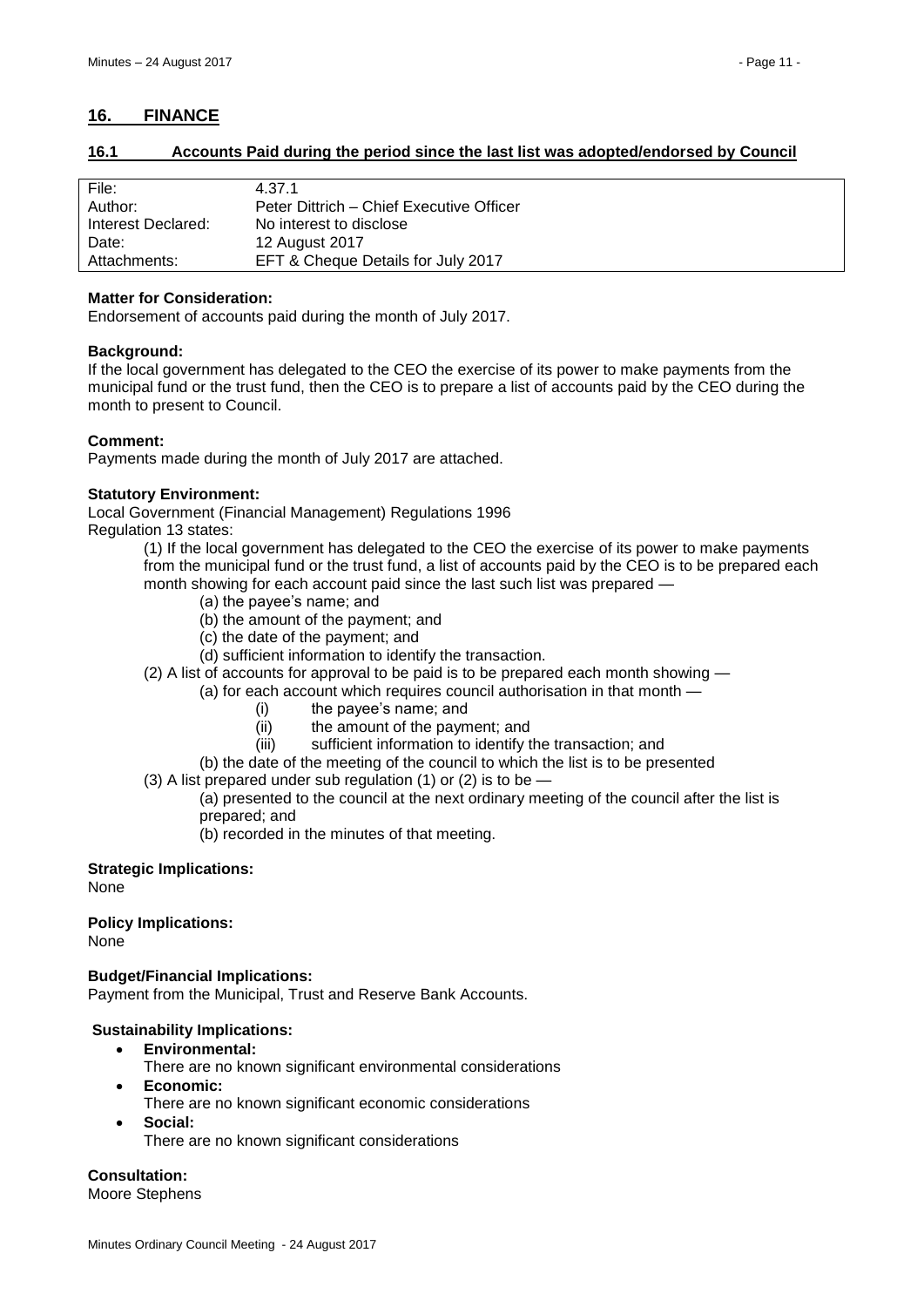#### **Recommendation:**

That the accounts as per the attached Schedule presented to this meeting totalling \$1,645,277.90 which includes \$900,240 of intra account transfers for the month of July 2017, be endorsed by Council.

#### *Discussion:*

*No Financial Statements were presented this month. The July and August 2017 Financial statements will be presented at the September 2017 meeting.*

#### **Voting Requirements:**

Simple majority

#### *Council Decision:* **Moved: Councillor E Foulkes-Taylor Seconded: Councillor Q Fowler**

**That the accounts as per the attached Schedule presented to this meeting totalling \$1,645,277.90 which includes \$900,240 of intra account transfers for the month of July 2017, be endorsed by Council.**

| <b>Carried</b><br>For: 5 | Against: 0 |
|--------------------------|------------|
|--------------------------|------------|

#### <span id="page-11-0"></span>**16.2 2017/18 Budget Adoption**

| File:              | 2.4                                                 |
|--------------------|-----------------------------------------------------|
| Author:            | Peter Dittrich - Chief Executive Officer            |
| Interest Declared: | No interest to disclose                             |
| Date:              | 19 August 2017                                      |
| Attachments:       | Statutory Budget for the Shire of Murchison 2017/18 |
|                    | Fees and Charge for 2017/18                         |

#### **Matter for Consideration:**

Council to consider the budget for the 2017/18 Financial Year and the Fees & Charges for 2017/18.

#### **Background:**

As part of the function of local government and its operations, under Section 6.2 of the Local Government Act 1995, during the period 1 June in a financial year to 31 August in the next financial year, each local government is to prepare and adopt its Annual budget in the prescribed format.

The 2017-2018 draft detailed Budget was considered by council at a workshop held on the 17th of August 2017. The Statutory Budget presented today reflects the decisions that came from that workshop.

# **Comment:**

#### **Fees and Charges**

All fees and charges have been revised considering the cost to Council and by comparing the proposed Fee or Charge to that charged by alternative suppliers in a similar situation.

#### **Differential Rates**

In accordance with the requirements of section 6.36 of the *Local Government Act 1995*, a statement of intended differential rates and minimum payments was advertised. The advertisement contained details of each differential general rate and minimum payment endorsed by Council and invited submissions from electors or ratepayers in respect of the proposed differential general rate or minimum payment and any related matters within 21 days. No submissions were received. Before adopting the differential general rates and associated Minimum Rates, Council was required to seek Ministerial Approval. This approval was sought immediately following the July 2017 meeting and approval was granted on 2 August 2017.

# **Statutory Environment:**

#### *Local Government Act 1995*

*Section 6.2 of the Local Government Act 1995 refers.*

*Section 6.2(2) of the Act requires that in preparing its annual budget the Council is to have regard to the contents of its plan for the future prepared in accordance with section 5.56. Under the Integrated Planning*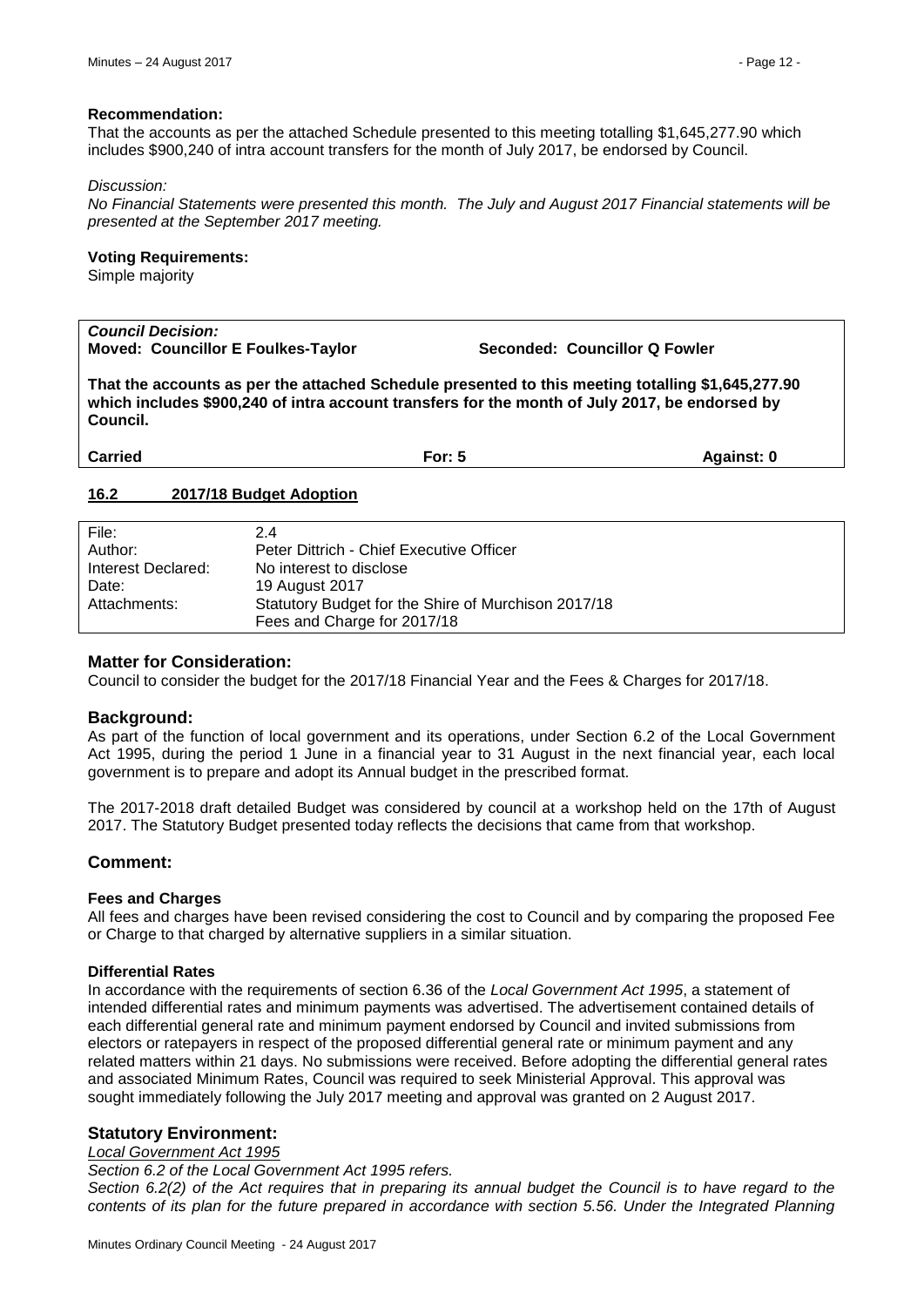*Framework for Local Government, that is the Community Strategic Plan. This section requires that Council must prepare detailed estimates of:*

*(a) Expenditure;*

*(b) Revenue and income, independent of general rates*

*(c) The amount required to make up the 'deficiency' if any shown by comparing the estimated expenditure with the estimated revenue and income.*

*Section 6.2(3) requires that all expenditure, revenue and income must be taken in account unless otherwise prescribed. Local Government (Financial Management) Regulation 32 prescribes amounts that may be excluded in calculating the 'budget deficiency'*

*Section 6.2(4) requires the annual budget to incorporate:*

*(a) Particulars of estimated expenditure proposed;*

*(b) Detailed information relating to the rates and service charges which will apply, including:*

*(a) Amount estimated to be yielded by the general rate*

*(b) Rate of interest to be charged on unpaid rates and service charges;*

*(c) Fees and charges;*

*(d) Borrowings and other financial accommodations proposed;*

*(e) Reserve account allocations and uses;*

*(f) Any proposed land transactions or trading undertakings per section 3.59*

# **Strategic Implications:**

The Budget has been informed by the Shire's Strategic Community Plan and Corporate Business Plan with the view to achieving the community's vision and Shire's strategic goals.

# **Sustainability Implications**

**Environmental:**

There are no known significant environmental considerations

- **Economic:** There are no known significant economic considerations
- **Social:** There are no known significant social considerations

# **Policy Implications:**

Nil

# **Financial Implications:**

The 2017/18 budget will guide the activities of the Shire for the financial year.

# **Consultation:**

N/A

# **Recommendation:**

# **PART A - MUNICIPAL FUND BUDGET FOR 2017/18**

That Council, pursuant to the provisions of section 6.2 of the *Local Government Act 1995* and Part 3 of the *Local Government (Financial Management) Regulations 1996*, adopt the Municipal Fund Budget as contained in the attachment of this agenda for the Shire of Murchison for the 2017/18 financial year which includes the following:

- Statement of Comprehensive Income by Nature and Type on page 2 showing a net result for that year of (\$2,207,535).
- Statement of Comprehensive Income by Program on page 3 showing a net result for that year of (\$2,207,535).
- Statement of Cash Flows on page 4.
- Rate Setting Statement on page 5 showing an amount required to be raised from rates of \$400,797.
- Notes to and Forming Part of the Budget on pages 6 to 35.
- Transfers to/from Reserve accounts as detailed on page 30
- Budget schedules as detailed on pages 36 to 54.

Recommendation – Absolute Majority Required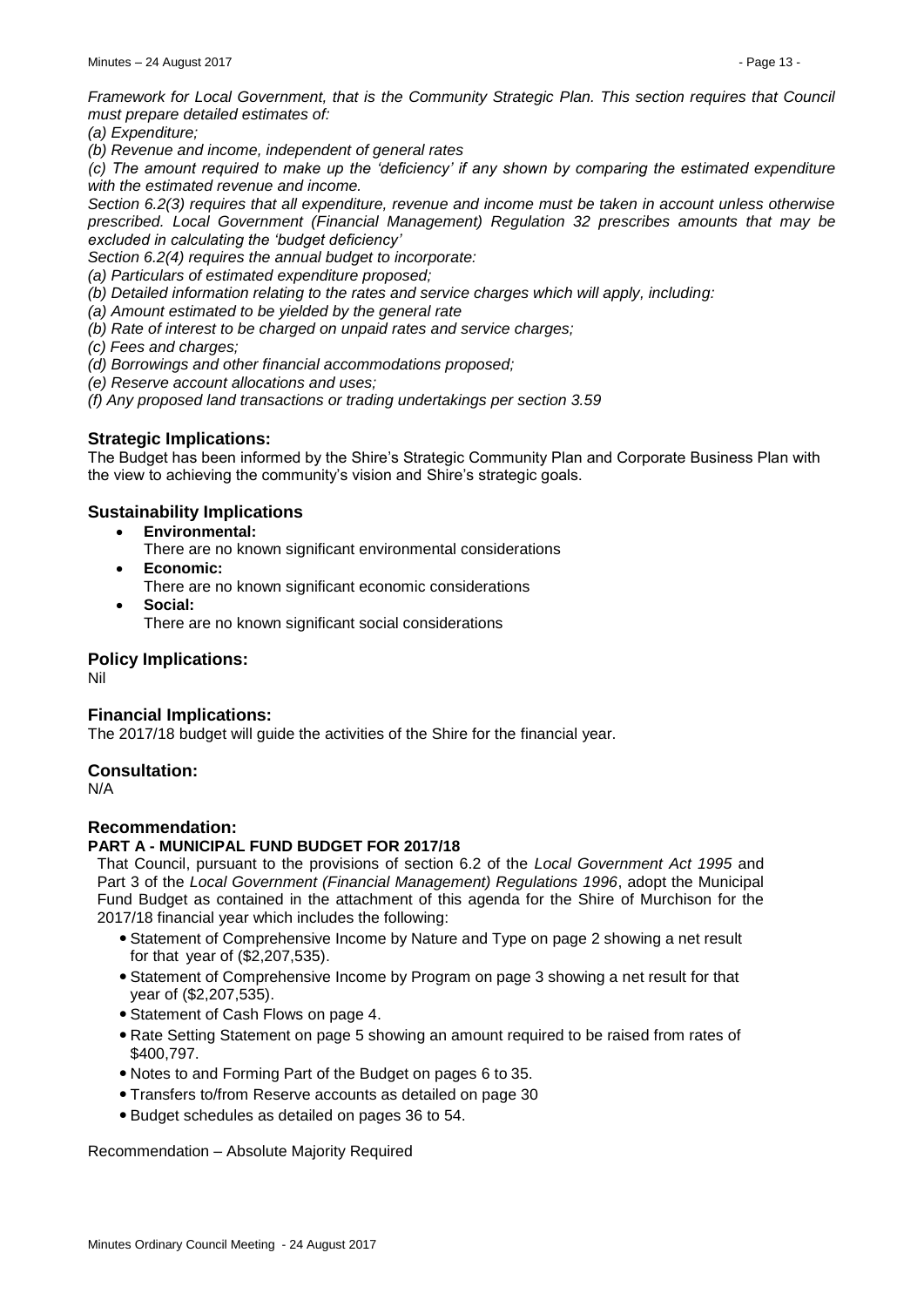## **PART B – DIFFERENTIAL AND MINIMUM RATES, INSTALMENT PAYMENT ARRANGEMENTS**

1. That Council, for the purpose of yielding the deficiency disclosed by the Municipal Fund Budget adopted at Part A above, pursuant to sections 6.32, 6.33, 6.34 and 6.35 of the *Local Government Act 1995,* impose the following differential and minimum rates on Unimproved Values.

1.1 Differential Rates Pastoral (UV) 2.8577 cents in the dollar Mining (UV) 29.4002 cents in the dollar Exploration (UV) 7.2124 cents in the dollar

1.2 Minimum Rates Pastoral (UV) \$277 Mining (UV) \$419 Exploration (UV) \$419

- 2. That Council, pursuant to section 6.45 of the *Local Government Act 1995* and regulation 64 (2) of the *Local Government (Financial Management) Regulations 1996*, offers a one and a four instalment payment option, and nominates the following due dates for payment in full or by instalments:
	- Full payment and  $1<sup>st</sup>$  instalment due date 3 October 2017
	- $\bullet$  2<sup>nd</sup> quarterly instalment due date 4 December 2017
	- $\bullet$  3<sup>rd</sup> quarterly instalment due date 5 February 2018
	- $\bullet$  4<sup>th</sup> quarterly & final instalment due date 5 April 2018
- 3. That Council, pursuant to section 6.45 of the *Local Government Act 1995* and regulation 67 if the *Local Government (Financial Management) Regulations 1996*, adopts an instalment administration charge where the owner has elected to pay rates (and service charges) through an instalment option of \$11 for each instalment after the initial instalment is paid.
- 4. That Council, pursuant to section 6.45 of the *Local Government Act 1995* and regulation 68 of the *Local Government (Financial Management) Regulations 1996*, adopts an interest rate of 0.0% where the owner has elected to pay rates and service charges through an instalment option.
- 5. That Council, pursuant to section 6.51 (1) and subject to section 6.51 (4) of the *Local Government Act 1995* and regulation 70 of the *Local Government (Financial Management) Regulations 1996*, adopts an interest rate of 8% for rates and costs of proceedings to recover such charges that remains unpaid after becoming due and payable.

Recommendation – Absolute Majority Required

#### **PART C – GENERAL FEES AND CHARGES FOR 2016/17**

That Council, pursuant to section 6.16 of the *Local Government Act 1995*, adopts the fees and charges 2017/18 as attached to this agenda.

Recommendation – Simple Majority Required

#### **PART D – OTHER STATUTORY FEES FOR 2017/18**

1. That Council, pursuant to section 53 of the *Cemeteries Act 1986* adopts the Fees and Charges for Cemeteries within the Shire of Murchison as included in the draft 2017/2018 Fees and Charges as attached to this agenda.

Recommendation – Absolute Majority Required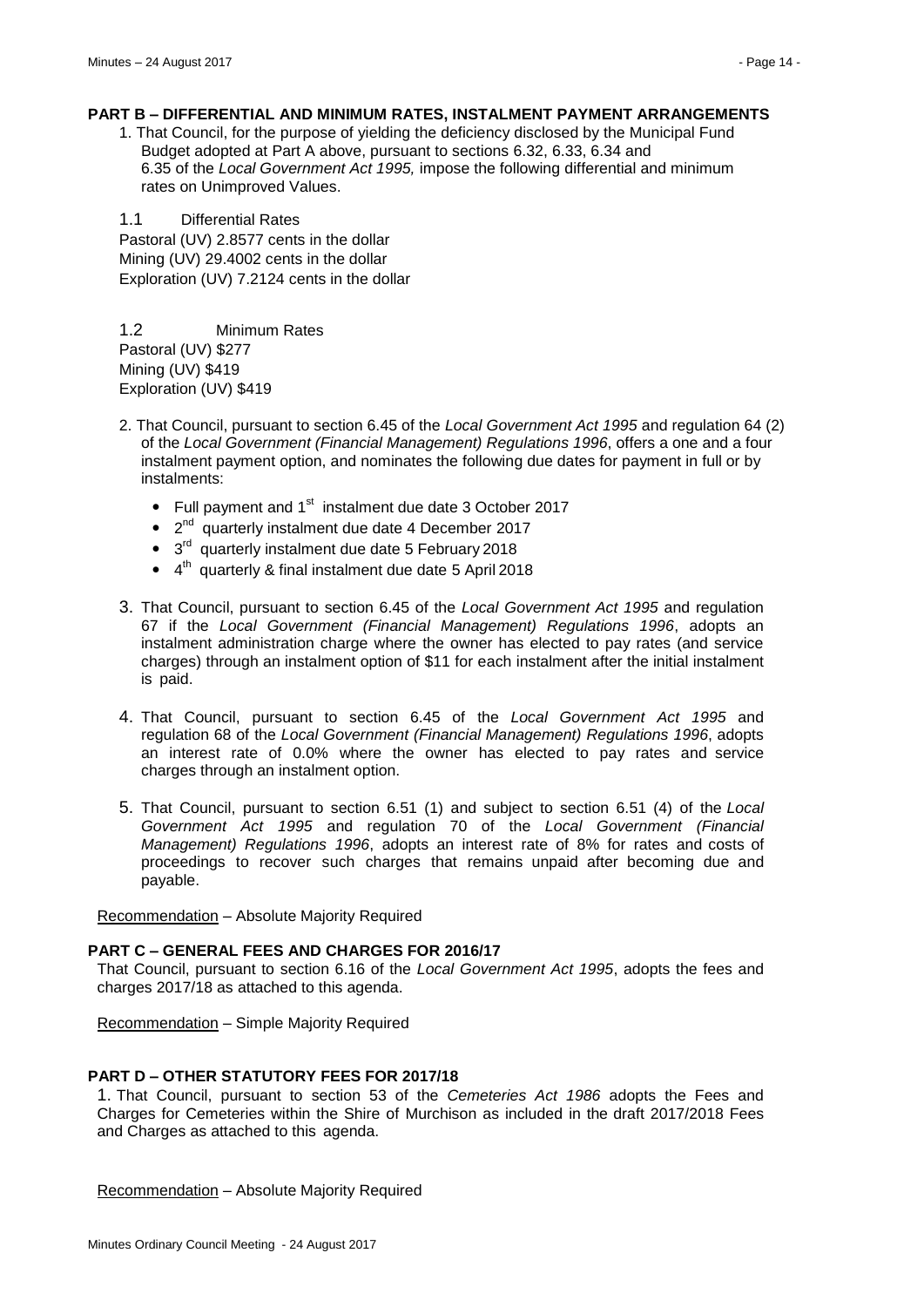#### **PART E – ELECTED MEMBERS FEES AND ALLOWANCES FOR 2017/18**

1. That Council, pursuant to section 5.98(1)(b) of the *Local Government Act 1995* and within the range determined by the Salaries and Allowances Tribunal, adopt the following meeting attendance fees for electedmembers:

President \$12,090 per Annum

Councillors \$9,200 per annum.

2. That Council, pursuant to section 5.99A of the Local Government Act 1995 and within the range determined by the Salaries and Allowances Tribunal, adopts the following annual Information & Communication Technology (ICT) expenses allowance for elected members:

ICT Expenses Allowance \$1,165

3. That Council, pursuant to section 5.98(5) of the *Local Government Act 1995* and within the range determined by the Salaries and Allowances Tribunal, adopts the following annual local government allowance to be paid in addition to the meeting attendance fees:

#### President \$6,990

4. That Council, pursuant to section 5.98A of the *Local Government Act 1995* and within the range determined by the Salaries and Allowances Tribunal, adopts the following annual local government allowance to be paid in addition to the meeting attendance fees:

Deputy President \$1,750

Recommendation - Simple Majority Required

#### **PART F – MATERIAL VARIANCE REPORTING FOR 2017/18**

That Council, in accordance with regulation 34(5) of the *Local Government (Financial Management) Regulations 1996*, and *AASB 1031 Materiality*, the level to be used in statements of financial activity in 2017/18 for reporting material variances shall be a percentage of ten (10) or a minimum of \$10,000, whichever is the greater.

Recommendation - Simple Majority Required

#### *Discussion:*

*The CEO spoke to the budget and the fees and charges. Differential Rating and Members Fees had being discussed at prior Council Meetings.*

#### **Voting Requirements:**

As Above

# **Council Decision: Moved: Councillor E Foulkes-Taylor Seconded: Councillor Q Fowler**

# **PART A - MUNICIPAL FUND BUDGET FOR 2017/18**

That Council, pursuant to the provisions of section 6.2 of the *Local Government Act 1995* and Part 3 of the *Local Government (Financial Management) Regulations 1996*, adopt the Municipal Fund Budget as contained in the attachment of this agenda for the Shire of Murchison for the 2017/18 financial year which includes the following:

- Statement of Comprehensive Income by Nature and Type on page 2 showing a net result for that year of (\$2,207,535).
- Statement of Comprehensive Income by Program on page 3 showing a net result for that year of (\$2,207,535).
- Statement of Cash Flows on page 4.
- Rate Setting Statement on page 5 showing an amount required to be raised from rates of \$400,797.
- Notes to and Forming Part of the Budget on pages 6 to 35.
- Transfers to/from Reserve accounts as detailed on page 30
- Budget schedules as detailed on pages 36 to 54.

#### **Absolute Majority For: 5 Against: 0**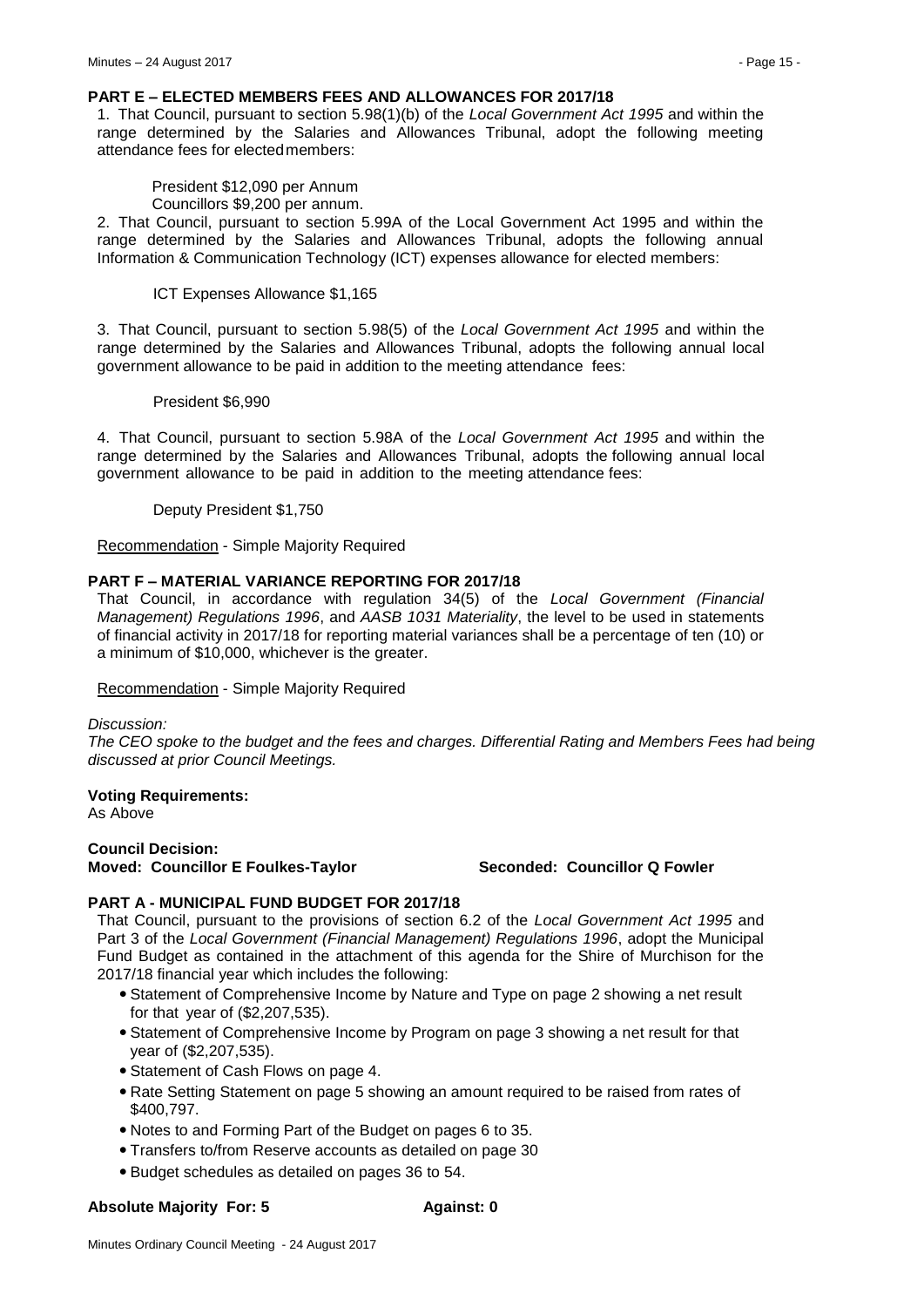#### **PART B – DIFFERENTIAL AND MINIMUM RATES, INSTALMENT PAYMENT ARRANGEMENTS**

1. That Council, for the purpose of yielding the deficiency disclosed by the Municipal Fund Budget adopted at Part A above, pursuant to sections 6.32, 6.33, 6.34 and 6.35 of the *Local Government Act 1995,* impose the following differential and minimum rates on Unimproved Values.

1.3 Differential Rates Pastoral (UV) 2.8577 cents in the dollar Mining (UV) 29.4002 cents in the dollar Exploration (UV) 7.2124 cents in the dollar

1.4 Minimum Rates Pastoral (UV) \$277 Mining (UV) \$419 Exploration (UV) \$419

- 2. That Council, pursuant to section 6.45 of the *Local Government Act 1995* and regulation 64 (2) of the *Local Government (Financial Management) Regulations 1996*, offers a one and a four instalment payment option, and nominates the following due dates for payment in full or by instalments:
	- Full payment and  $1<sup>st</sup>$  instalment due date 3 October 2017
	- $\bullet$  2<sup>nd</sup> quarterly instalment due date 4 December 2017
	- $\bullet$  3<sup>rd</sup> quarterly instalment due date 5 February 2018
	- $\bullet$  4<sup>th</sup> quarterly & final instalment due date 5 April 2018
- 6. That Council, pursuant to section 6.45 of the *Local Government Act 1995* and regulation 67 if the *Local Government (Financial Management) Regulations 1996*, adopts an instalment administration charge where the owner has elected to pay rates (and service charges) through an instalment option of \$11 for each instalment after the initial instalment is paid.
- 7. That Council, pursuant to section 6.45 of the *Local Government Act 1995* and regulation 68 of the *Local Government (Financial Management) Regulations 1996*, adopts an interest rate of 0.0% where the owner has elected to pay rates and service charges through an instalment option.
- 8. That Council, pursuant to section 6.51 (1) and subject to section 6.51 (4) of the *Local Government Act 1995* and regulation 70 of the *Local Government (Financial Management) Regulations 1996*, adopts an interest rate of 8% for rates and costs of proceedings to recover such charges that remains unpaid after becoming due and payable.

#### **Absolute Majority For: 5 Against: 0**

#### **PART C – GENERAL FEES AND CHARGES FOR 2016/17**

That Council, pursuant to section 6.16 of the *Local Government Act 1995*, adopts the fees and charges 2017/18 as attached to this agenda.

**Simple Majority For: 5 Against: 0**

#### **PART D – OTHER STATUTORY FEES FOR 2017/18**

2. That Council, pursuant to section 53 of the *Cemeteries Act 1986* adopts the Fees and Charges for Cemeteries within the Shire of Murchison as included in the draft 2017/2018 Fees and Charges as attached to this agenda.

**Absolute Majority For: 5 Against: 0**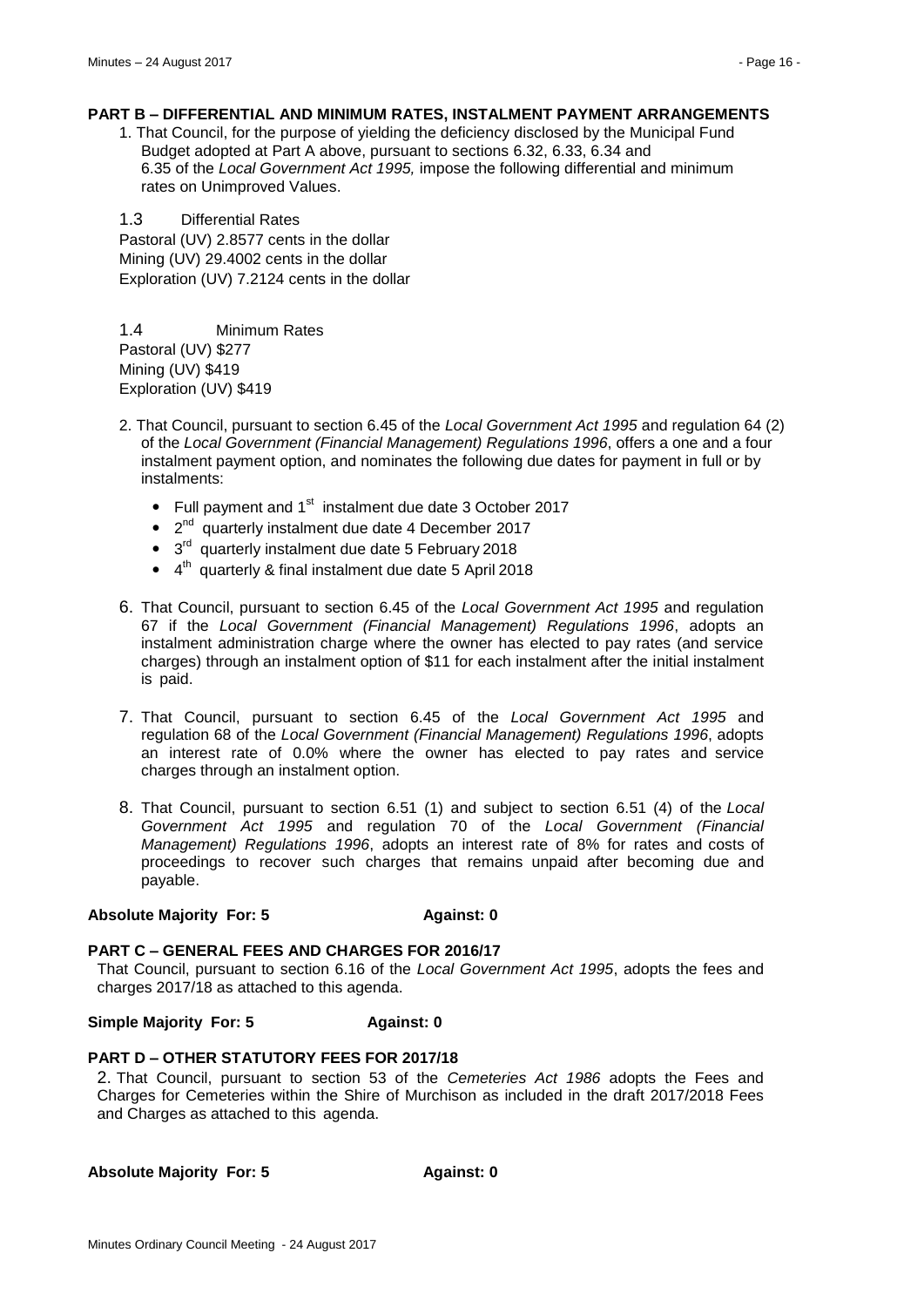#### **PART E – ELECTED MEMBERS FEES AND ALLOWANCES FOR 2017/18**

5. That Council, pursuant to section 5.98(1)(b) of the *Local Government Act 1995* and within the range determined by the Salaries and Allowances Tribunal, adopt the following meeting attendance fees for electedmembers:

President \$12,090 per Annum Councillors \$9,200 per annum.

6. That Council, pursuant to section 5.99A of the Local Government Act 1995 and within the range determined by the Salaries and Allowances Tribunal, adopts the following annual Information & Communication Technology (ICT) expenses allowance for elected members:

ICT Expenses Allowance \$1,165

7. That Council, pursuant to section 5.98(5) of the *Local Government Act 1995* and within the range determined by the Salaries and Allowances Tribunal, adopts the following annual local government allowance to be paid in addition to the meeting attendance fees:

President \$6,990

8. That Council, pursuant to section 5.98A of the *Local Government Act 1995* and within the range determined by the Salaries and Allowances Tribunal, adopts the following annual local government allowance to be paid in addition to the meeting attendance fees:

Deputy President \$1,750

#### **Simple Majority For: 5 Against: 0**

#### **PART F – MATERIAL VARIANCE REPORTING FOR 2017/18**

That Council, in accordance with regulation 34(5) of the *Local Government (Financial Management) Regulations 1996*, and *AASB 1031 Materiality*, the level to be used in statements of financial activity in 2016/17 for reporting material variances shall be a percentage of ten (10) or a minimum of \$10,000, whichever is the greater.

**Simple Majority For: 5 Against: 0**

# <span id="page-16-0"></span>**17. DEVELOPMENT**

# <span id="page-16-1"></span>**17.1 Delay of Call For Tender – Conversion of Beringarra Cue Road Sealed section to Gravel**

| File:              | 4.52                                                              |
|--------------------|-------------------------------------------------------------------|
| Author:            | Peter Dittrich - Chief Executive Officer                          |
| Interest Declared: | No interest to disclose                                           |
| Date:              | 18 August 2017                                                    |
| Attachments:       | Correspondence in relation to boundary change and delay of tender |

# **Matter for Consideration:**

Council to consider:

1. Delaying of calling Public Tenders for the conversion of the sealed section of the Beringarra Cue Road to gravel pending the outcome of a boundary change application.

#### **Background:**

At the Ordinary Meeting of Council on 27<sup>th</sup> July 2017 the decision was made to invite Public Tenders for to convert the sealed section of the Beringarra Cue Road to gravel,

At the Ordinary Meeting of Council on 27<sup>th</sup> April 2017 (Item 17.1) Council considered the proposal from Michael Tierney of Mileura to lodge a request with the Local Government Advisory Board for a boundary change for Mileura Station, moving it from the Shire of Murchison to the Shire of Cue and resolved not to support the proposal.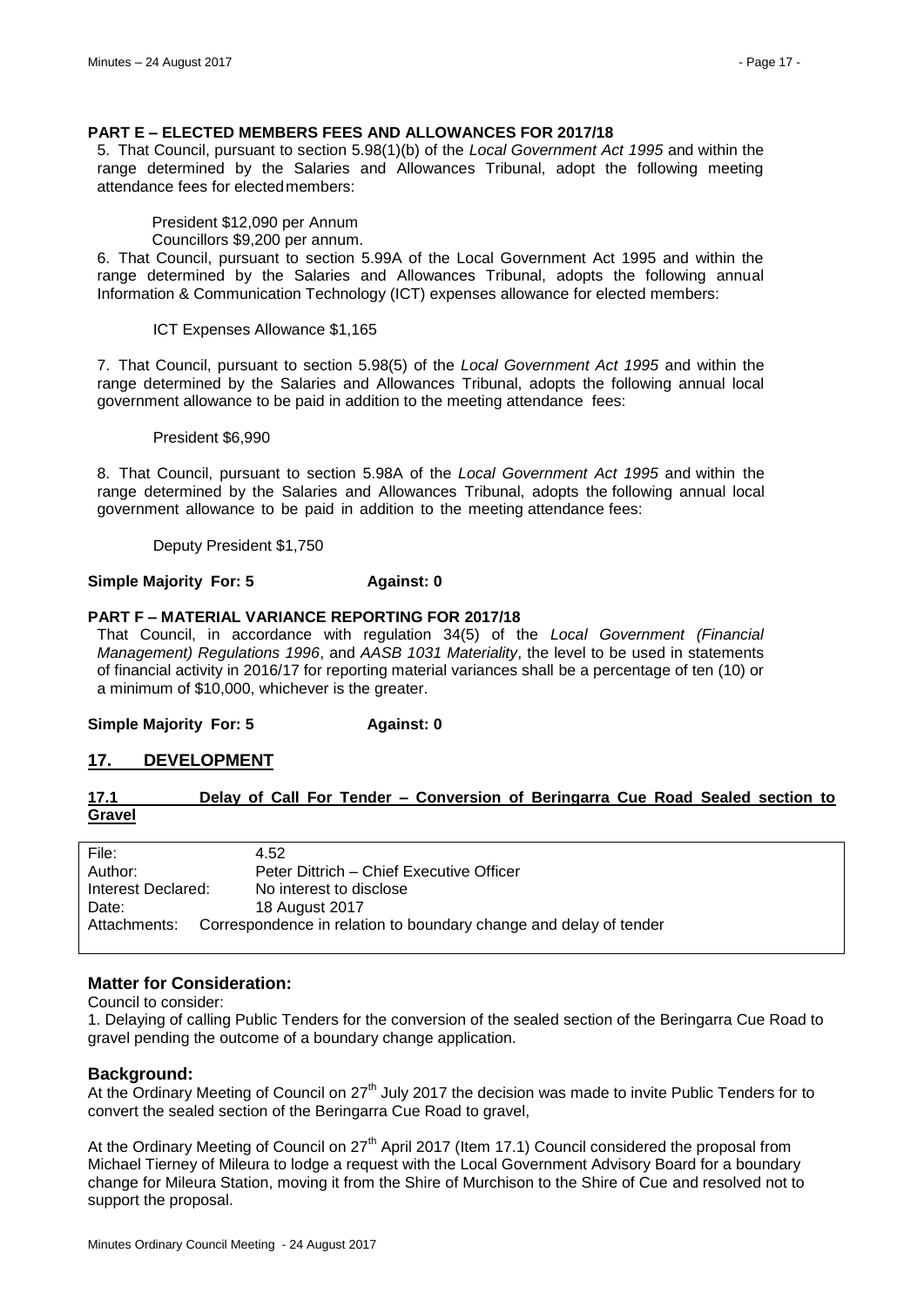# **Comment:**

Mr Michael Tierney sent an email on the  $7<sup>th</sup>$  August to the CEO advising that he would be applying to the Local Government Advisory Board for a boundary change which would move the Mileura station into the Shire of Cue. He stated that he had an expectation that the Shire would delay the tendering process until the matter was resolved.

The Shire has not received any advice in relation to Mr Tierney's application from the Local Government Advisory Board. Mr Tierney was not able to provide a timeline in relation to his application.

As the timeline for the processing of Mr Tierney's application is unable to be determined, Council may wish to consider the delaying of the tendering of the conversion of the Beringarra Cue road to gravel. It is suggested that Council consider continuing the process to appoint a Project Superintendent and the related design of the road. This will minimise the expenditure incurred should the Local Government Advisory Board approve Mr Tierney's application and would minimise the delay incurred by the Shire in continuing the project should the Board disallow the application.

# **Statutory Environment:**

#### *Local Government Act 1995 Schedule 2.1 — Provisions about creating, changing the boundaries of, and abolishing districts*

# *2. Making a proposal*

- *(1) A proposal may be made to the Advisory Board by —*
- *(a) the Minister; or*
- *(b) an affected local government; or*
- *(c) 2 or more affected local governments, jointly; or*
- *(d) affected electors who —*
	- *(i) are at least 250 in number; or*
	- *(ii) are at least 10% of the total number of affected electors.*

# **Strategic Implications:**

Nil

# **Policy Implications:**

Nil

# **Budget/ Financial Implications:**

The cost of the appointment of the project Superintendent and the associated design will be funded by the Beringarra Cue Road reserve.

# **Sustainability Implications:**

- **Environmental**
	- There are no known significant environmental implications associated with this decision
- **Economic**
	- There are no known significant economic implications associated with this decision **Social**
	- There are no known significant social considerations associated with this decision

# **Consultation:**

Mr M Tierney

# **Recommendation:**

That Council:

- 1. Continue the process to appoint a Project Superintendent and the related design of the road.
- 2. Delay the tendering process for Site Supervision and the supply of plant and labour for the conversion of the sealed section of the Beringarra Cue Road to gravel.

#### *Discussion:*

*Cr M Williams asked if an individual could apply for a boundary change. The CEO advised that per Schedule 2.1 of the Local Government Act a proposal may be made by affected electors who are at least 10% of the*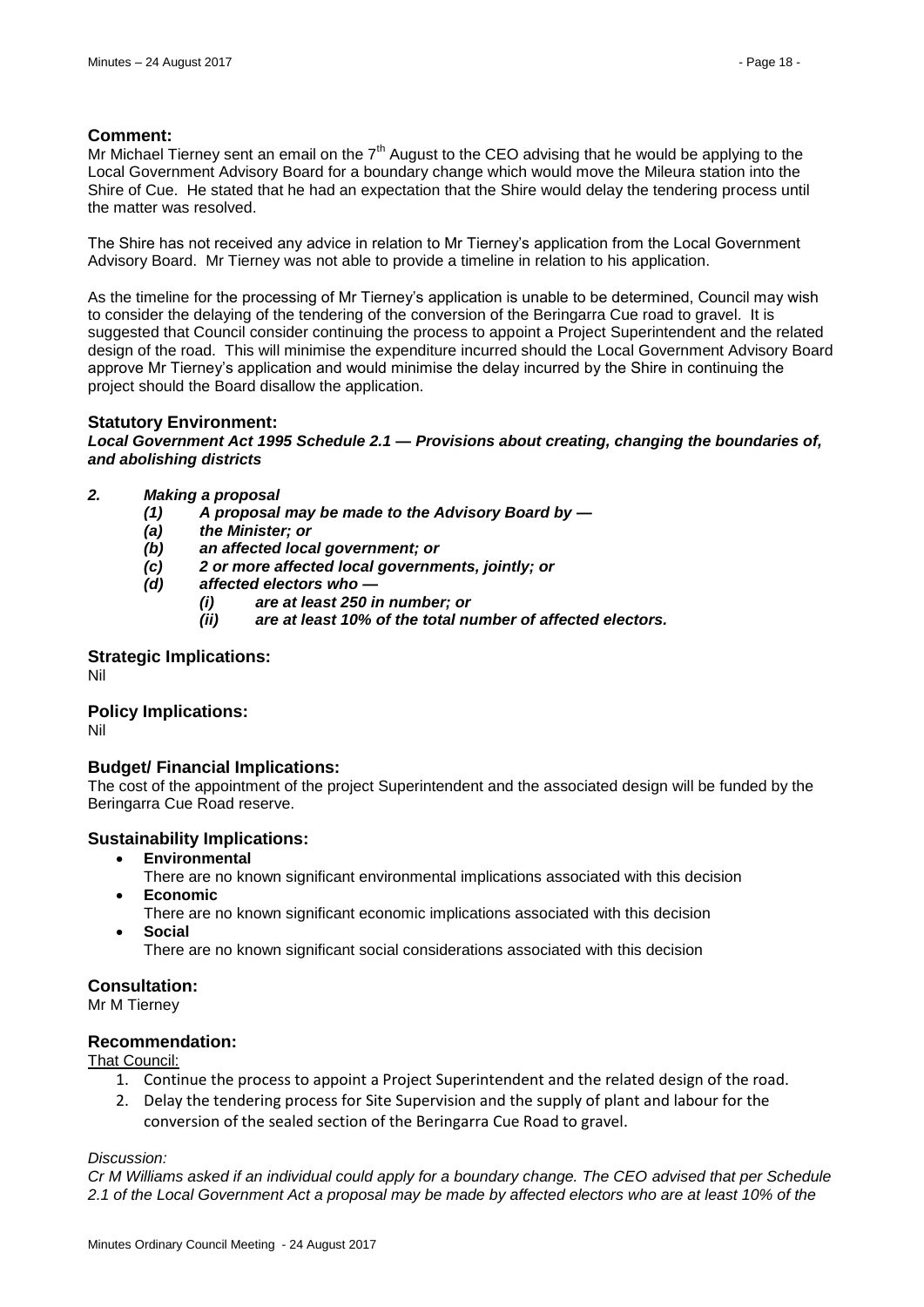*total number of affected electors. CR Whitmarsh and Cr E Foulkes-Taylor expressed the view that the proposal affected all electors in the Shire.*

*Cr E Foulkes-Taylor enquired as to the timeline for the application to be processed. Cr M Williams advised that prior applications had taken 6 to 8 months to process. Crs R Foulkes-Taylor, M Williams, and A Whitmarsh felt that they needed a definite timeline before they could support the proposed delay in calling for the tender.*

#### **Voting Requirements:**

Simple Majority

|                                                                                                   | <b>Council Decision:</b>                                                                     |        |                               |
|---------------------------------------------------------------------------------------------------|----------------------------------------------------------------------------------------------|--------|-------------------------------|
| <b>Moved: Councillor M Williams</b>                                                               |                                                                                              |        | Seconded: Councillor Q Fowler |
| That Council:                                                                                     |                                                                                              |        |                               |
|                                                                                                   | Continue the process to appoint a Project Superintendent and the related design of the road. |        |                               |
| Delay the tendering process for Site Supervision and the supply of plant and labour for the<br>2. |                                                                                              |        |                               |
| conversion of the sealed section of the Beringarra Cue Road to gravel.                            |                                                                                              |        |                               |
|                                                                                                   |                                                                                              |        |                               |
| Lost                                                                                              |                                                                                              | For: 1 | <b>Against: 4</b>             |

Reason: Because of the indefinite timeline of the application and given the nature of the road any further delay is untenable.

# <span id="page-18-0"></span>**18. ADMINISTRATION**

# <span id="page-18-1"></span>**18.1 Audit Committee Membership**

| File:              | 4.17                                     |
|--------------------|------------------------------------------|
| Author:            | Peter Dittrich - Chief Executive Officer |
| Interest Declared: | No interest to disclose                  |
| Date:              | 21 <sup>st</sup> August 2017             |
| Attachments:       | Nil                                      |

# **Matter for Consideration:**

Council to consider changing the membership of the Audit Committee.

# **Background:**

Following the Ordinary Council Election held in October 2015, at the Ordinary Council Meeting held on 20 November 2015 Council adopted the Terms of Reference for the Audit Committee and its membership.

# **Comment:**

The Membership of Council has changed over the intervening period with the resignation of Cr M Halleen and Cr S Broad, and the election of Cr Q Fowler. It is appropriate to review the membership of the Audit Committee for the period leading up to the next Ordinary Election, after which Council will need to consider the Terms of Reference for the Audit Committee, the appointment of members to the Audit Committee and meeting dates for the Audit Committee.

The Act requires that an audit committee is to consist of a minimum of 3 members and in that situation all must be council members. Where a committee consists of more than 3 members then a majority of those members must be council members. Local Governments may decide to appoint a committee involving only elected members or they may appoint one or more persons who are external to the Council. If a Council considers it appropriate, the whole council can be appointed to the audit committee.

# **Statutory Environment:**

The Local Government Act 1995 Subdivision 2 s 5.8 to s 5.25 LG (Audit) Regulations 1996

# **Strategic Implications:**

Nil.

# **Sustainability Implications**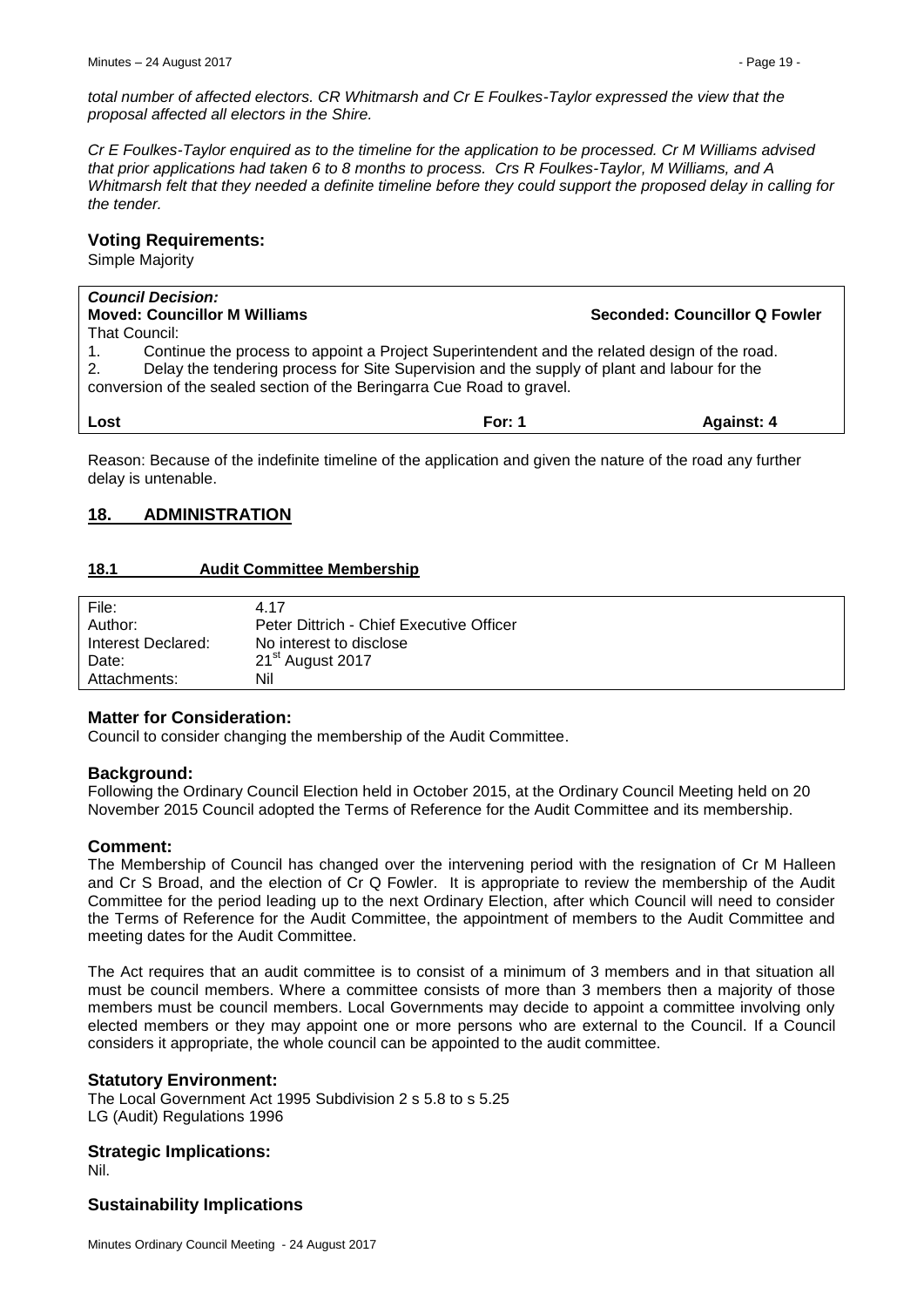- **Environmental** 
	- There are no known significant environmental implications
- **Economic**  There are no known significant economic implications
- **Social**  There are no known significant social considerations.

# **Policy Implications:**

Nil

# **Financial Implications:**

Nil

# **Recommendation:**

That Council resolve that the Audit Committee will consist of all members of the Council as at 24<sup>th</sup> August 2017 and that all members shall have full voting rights.

The tenure of Member to the Committee is in accordance with Section 5.11 of the Local Government Act 1995.

# **Voting Requirements:**

Simple Majority

*Council Decision:* **Moved: Councillor MWilliams Seconded: Councillor A Whitmarsh That the Audit Committee will consist of all members of the Council as at 24th August 2017 and that all members shall have full voting rights.**

**The tenure of Member to the Committee is in accordance with Section 5.11 of the Local Government Act 1995.**

**Carried For: 5 Against: 0**

# <span id="page-19-0"></span>**19. NOTICE OF MOTION**

Nil

# <span id="page-19-1"></span>**20. CEO ACTIVITY REPORT**

| <b>Date</b> | <b>Activity</b>                                                                                                                     |
|-------------|-------------------------------------------------------------------------------------------------------------------------------------|
| 24.07.17    | Attendance at Murchison Executive Group held in Mt Magnet                                                                           |
| 25.07.17    | Discussions with Department of Local Government re CEO support program                                                              |
| 26.07.17    | Discussions with Department of Local Government re Late Tenders                                                                     |
| 26.07.17    | Meeting with Works Supervisor re budget and gravel for seal south of bridge.                                                        |
| 28.07.17    | Discuss gravel source and expansion of area to be cleared at 13 km pit with Works<br>Supervisor.                                    |
| 30.07.17    | Meeting with CR M Williams, Cr A Whitmarsh, and Works Supervisor to review the SKA<br>road agreement.                               |
| 31.07.17    | <b>Staff Meeting</b>                                                                                                                |
| 31.07.17    | Discussions with Moore Stephens re budget                                                                                           |
| 31.07.17    | Discussions with Michelle from the Yamatji Marlpa Aboriginal Corporation in relation to<br>meeting to be held in Shire of Murchison |
| 01.08.17    | Discussions with Steve Petts - Spider relocation                                                                                    |
| 02.08.17    | Travel to Perth                                                                                                                     |
| 03.08.17    | Attendance at Local Government Week                                                                                                 |
| 04.08.17    | Short telephone call with Rebecca Greenaway - SKA road agreement                                                                    |
| 04.08.17    | Attendance at Local Government Week                                                                                                 |
| 07.08.17    | Further discussions with R Greenaway                                                                                                |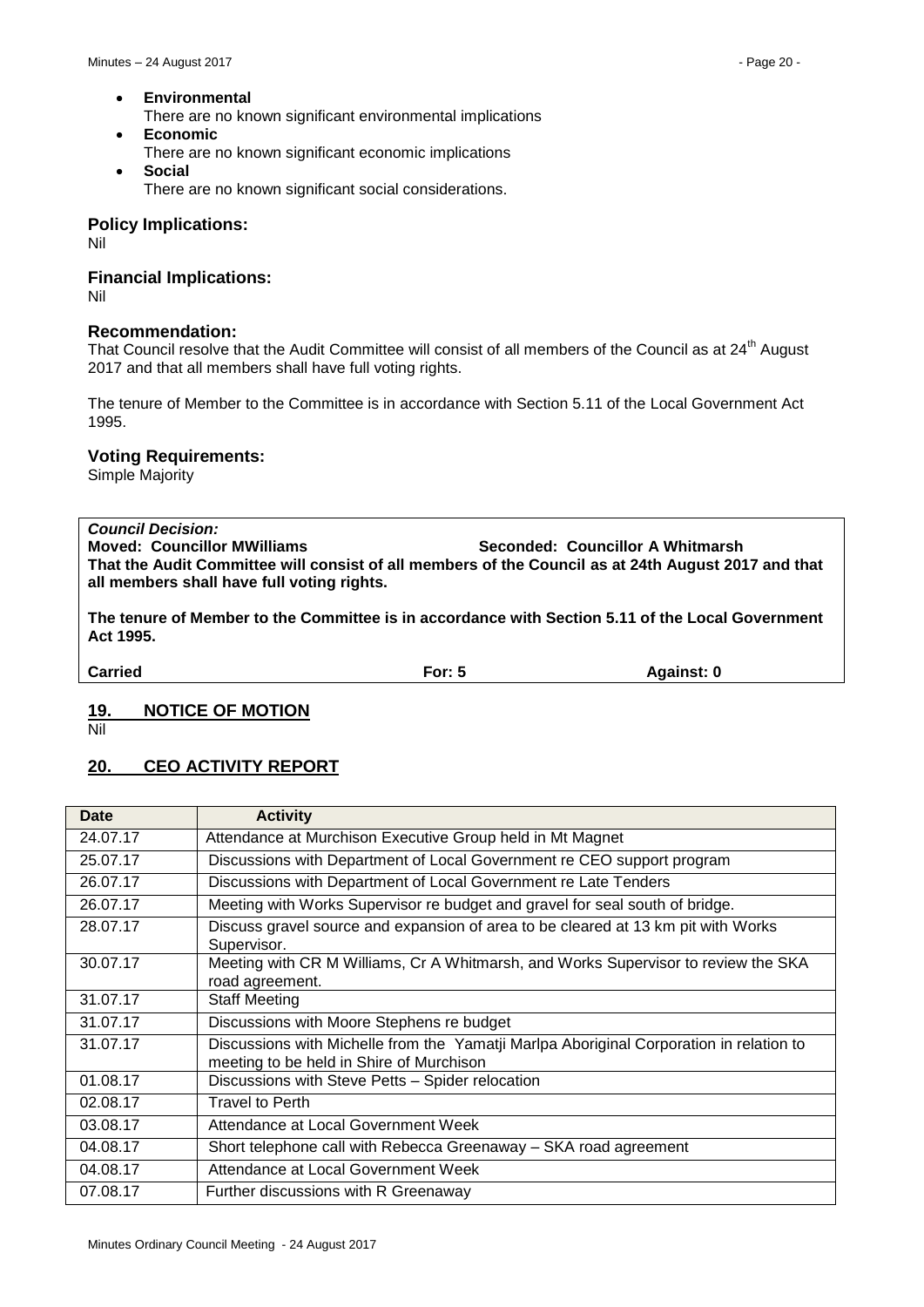| 07.08.17 | Discussions with Office of Emergency Management - update of LEMA plans         |
|----------|--------------------------------------------------------------------------------|
| 08.08.17 | Advice from RSM of change of Auditor attending site.                           |
| 08.08.17 | Meeting with Leading hand to discuss road work status                          |
| 09.08.17 | Discussions in relation to Budget - Moore Stephens                             |
| 09.08.17 | Attendance at Misconduct Prevention Workshop                                   |
| 10.08.17 | Attendance at Public Information Disclosure training                           |
| 10.08.17 | SKA Project group meeting in Geraldton                                         |
| 11.08.17 | Discussion with Nigel Goode re tenders                                         |
| 11.08.17 | Meeting with Rowan Dawson - DPAW                                               |
| 11.08.17 | Discuss staff housing ownership with S Davidovich from Department of Community |
|          | Housing                                                                        |
| 14.08.17 | Toolbox and staff meeting                                                      |
| 16.08.17 | Meeting with Works Supervisor                                                  |
| 17.08.17 | Budget workshop                                                                |
| 18.08.17 | Meeting with Tony Chisholm - sealing works.                                    |

# **Recommendation:**

That the CEO's Activity Report be accepted.

*Discussion: The CEO spoke to the report and responded to questions raised.*

#### **Voting Requirements:**

Simple Majority

| <b>Council Decision:</b><br><b>Moved: Councillor E Foulkes-Taylor</b><br>That the CEO's Activity Report be accepted. |          | Seconded: Councillor Q Fowler |  |  |
|----------------------------------------------------------------------------------------------------------------------|----------|-------------------------------|--|--|
| <b>Carried</b>                                                                                                       | For: $5$ | Against: 0                    |  |  |
|                                                                                                                      |          |                               |  |  |

Change in order of business. Item 21 to be discussed after Item 22

# <span id="page-20-0"></span>**22. ITEMS TO BE DISCUSSED BEHIND CLOSED DOORS**

#### **Motion to close the meeting to the Public**

#### **Recommendation:**

That the meeting move behind closed doors to discuss two items:

- 1. Assessment of Tender 1.2017/18 Supply of Site Supervision Services for Road Flood Damage Repairs (WANDRRA AGRN 743)
- 2. Assessment of Tender 2.2017/18 Supply of Plant & Operators for Road Flood Damage Repairs (WANDRRA AGRN 743)

#### **Voting Requirements**:

Simple Majority

| <b>Council Decision:</b>                                                                       |          |            |  |
|------------------------------------------------------------------------------------------------|----------|------------|--|
| <b>Moved: Councillor M Williams</b><br>Seconded: Councillor A Whitmarsh                        |          |            |  |
| That the meeting move behind closed doors to discuss two items:                                |          |            |  |
| Assessment of Tender 1.2017/18 Supply of Site Supervision Services for Road Flood Damage<br>1. |          |            |  |
| <b>Repairs (WANDRRA AGRN 743)</b>                                                              |          |            |  |
| Assessment of Tender 2.2017/18 Supply of Plant & Operators for Road Flood Damage Repairs<br>2. |          |            |  |
| (WANDRRA AGRN 743)                                                                             |          |            |  |
|                                                                                                |          |            |  |
| <b>Carried:</b>                                                                                | For: $5$ | Against: 0 |  |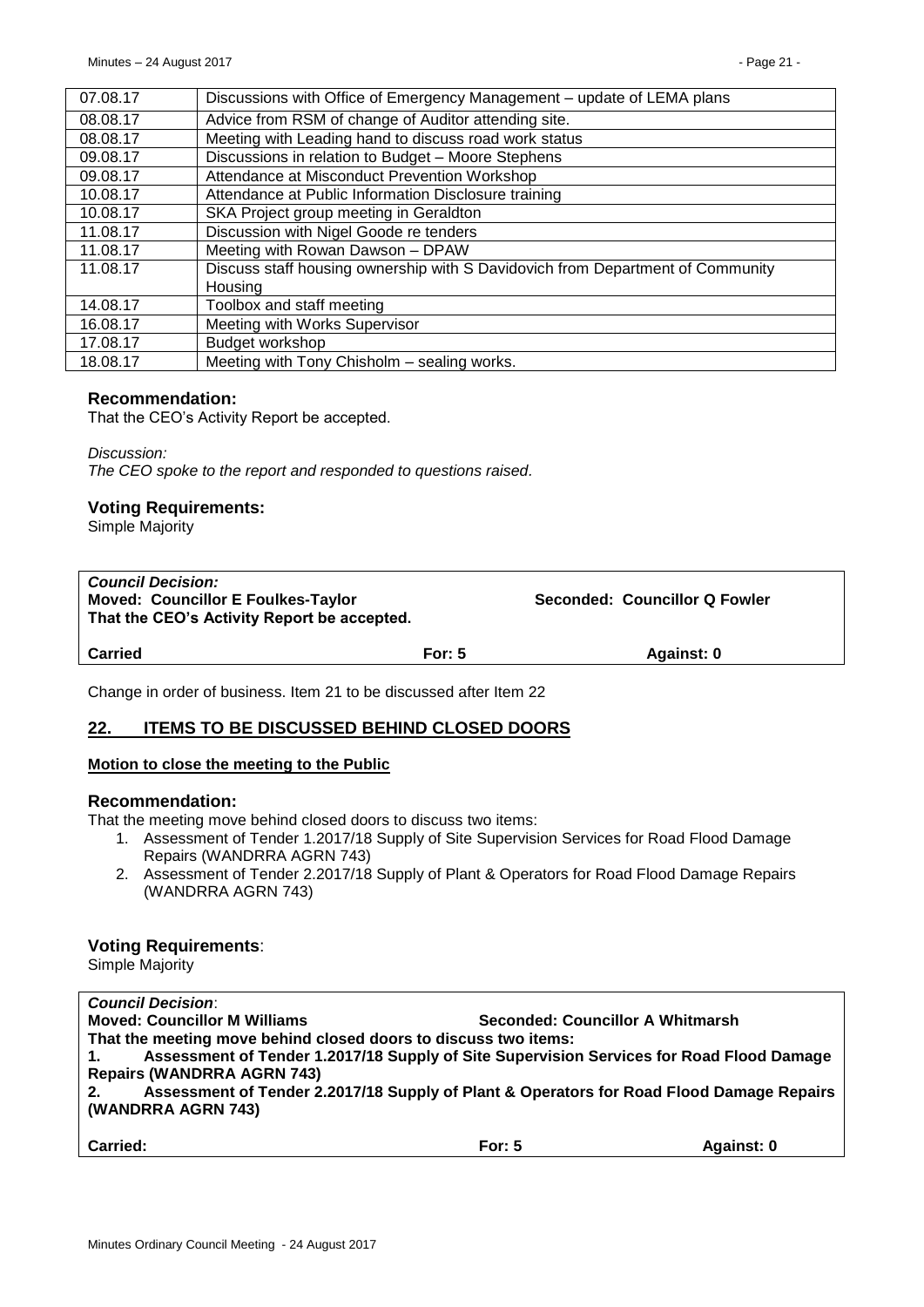## <span id="page-21-0"></span>**22.1 Assessment of Tender 1.2017/18 Supply of Site Supervision Services for Road Flood Damage Repairs (WANDRRA AGRN 743)**

<span id="page-21-1"></span>

| <b>Council Decision:</b><br><b>Moved: Councillor Q Fowler</b><br>Seconded: Councillor A Whitmarsh<br>That all tenders be rejected and the CEO be directed to re-let the tender under the same conditions<br>as per the May 2017 Ordinary Council Meeting with the exception that the applicant may tender for<br>either or both packages. |                                              |                               |  |
|-------------------------------------------------------------------------------------------------------------------------------------------------------------------------------------------------------------------------------------------------------------------------------------------------------------------------------------------|----------------------------------------------|-------------------------------|--|
| Carried:                                                                                                                                                                                                                                                                                                                                  | For: $5$                                     | Against: 0                    |  |
| 22.2<br><b>Assessment of Tender 2.2017/18 Supply of Plant &amp; Operators for Road Flood Damage</b><br><b>Repairs (WANDRRA AGRN 743)</b>                                                                                                                                                                                                  |                                              |                               |  |
| <b>Council Decision:</b><br><b>Moved: Councillor Q Fowler</b><br>That package 1 be awarded to THEM Earthmoving as tendered and that package 2 be awarded to Red<br>Dust Holdings as tendered. Provided that the local content is as stated per their tenders and is in<br>place for the duration of the works.                            | <b>Seconded: Councillor E Foulkes-Taylor</b> |                               |  |
| Carried:                                                                                                                                                                                                                                                                                                                                  | For: $5$                                     | Against: 0                    |  |
| Motion to open the meeting to the Public                                                                                                                                                                                                                                                                                                  |                                              |                               |  |
| <b>Recommendation:</b><br>That the meeting move out from behind closed doors.<br><b>Voting Requirements:</b><br>Simple Majority                                                                                                                                                                                                           |                                              |                               |  |
| <b>Council Decision:</b><br><b>Moved: Councillor AWhitmarsh</b><br>Whitmarsh<br>That the meeting move out from behind closed doors.                                                                                                                                                                                                       |                                              | <b>Seconded: Councillor A</b> |  |
| Carried:                                                                                                                                                                                                                                                                                                                                  | For: $5$                                     | Against: 0                    |  |

The meeting adjourned at 12:59 pm for lunch an resumed at 1:48 pm

# <span id="page-21-2"></span>**21. URGENT BUSINESS**

Council discussed the possibility of holding a Special Meeting of Council by telephone, in September 2017, to discuss the awarding of RFT 2.2017/18, if required. Regulation 14A applies and requires a three part motion for each item under 14A (1) with an absolute majority. 14A (1) (b) requires that *the person is in a suitable place".* A suitable place is in relation to a person other than a person with a disability is defined as *a place that the council has approved\* as a suitable place for the purpose of this paragraph and that is located —* 

- *(i) in a townsite or other residential area; and*
- *(ii) 150 km or further from the place at which the meeting is to be held under regulation 12, measured along the shortest road route ordinarily used for travelling;*

*Townsite has the same meaning given to that term in the Land Administration Act 1997 section 3(1).*

Advice received from the Department of Local Government is that a Residential Area is one defined in the Local Town Planning Scheme.